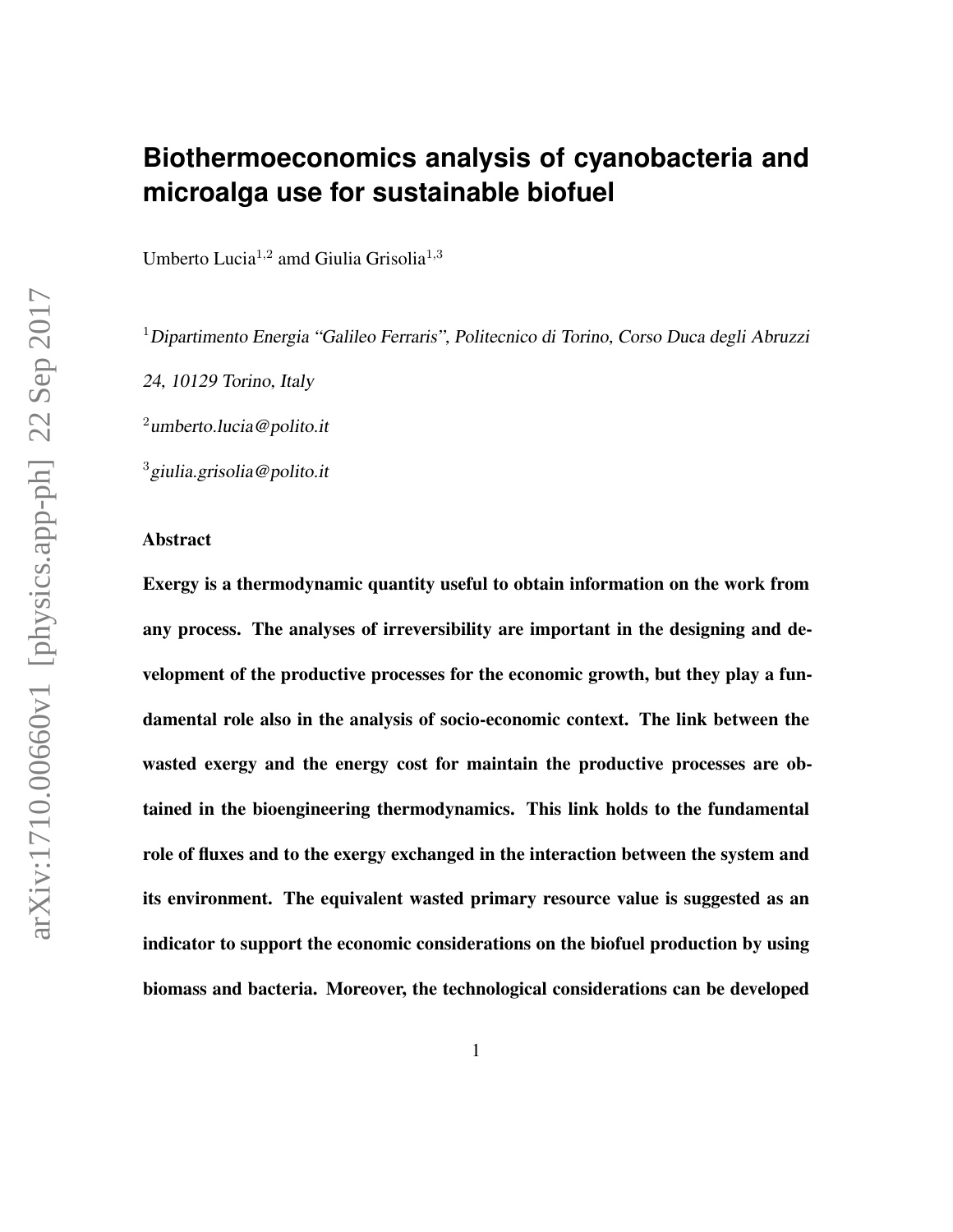by using the exergy inefficiency. Consequently, bacteria use can be compared with other way to obtain biofuels, by comparing both the technologies and the economic considerations.

#### Introduction

To date, our society continues to maintain a strong dependence upon fossil fuels as primary sources of energy, but now it has emerged the need of decreasing the emissions of the greenhouse gases. For land-based transport electric power could represent an alternative technology to heat engine, but for aviation transport and shipping, up now, there exists no practical alternative engine in the foreseeable future. So, it is emerging a real interest in industrial development of liquid biofuels. Indeed, in the last decades, with reference to 1979s, a fundamental improvement of 30-40% per annum in the production of biodiesel and bioethanol from crop plants has been carried out  $<sup>1</sup>$ , but they still continue to represent</sup> only less than 1% of the world energy production: of the order of  $10<sup>6</sup>$  TJ for bioethanol in comparison of the order of around  $10^8$  TJ of the global energy use.

Moreover, this first generation of biofuels has been the subject of a great number of ethical criticisms, both in relation to the land and water use, and to their conditioning of the food commodity price, with the related social consequences  $2$ . Consequently, a new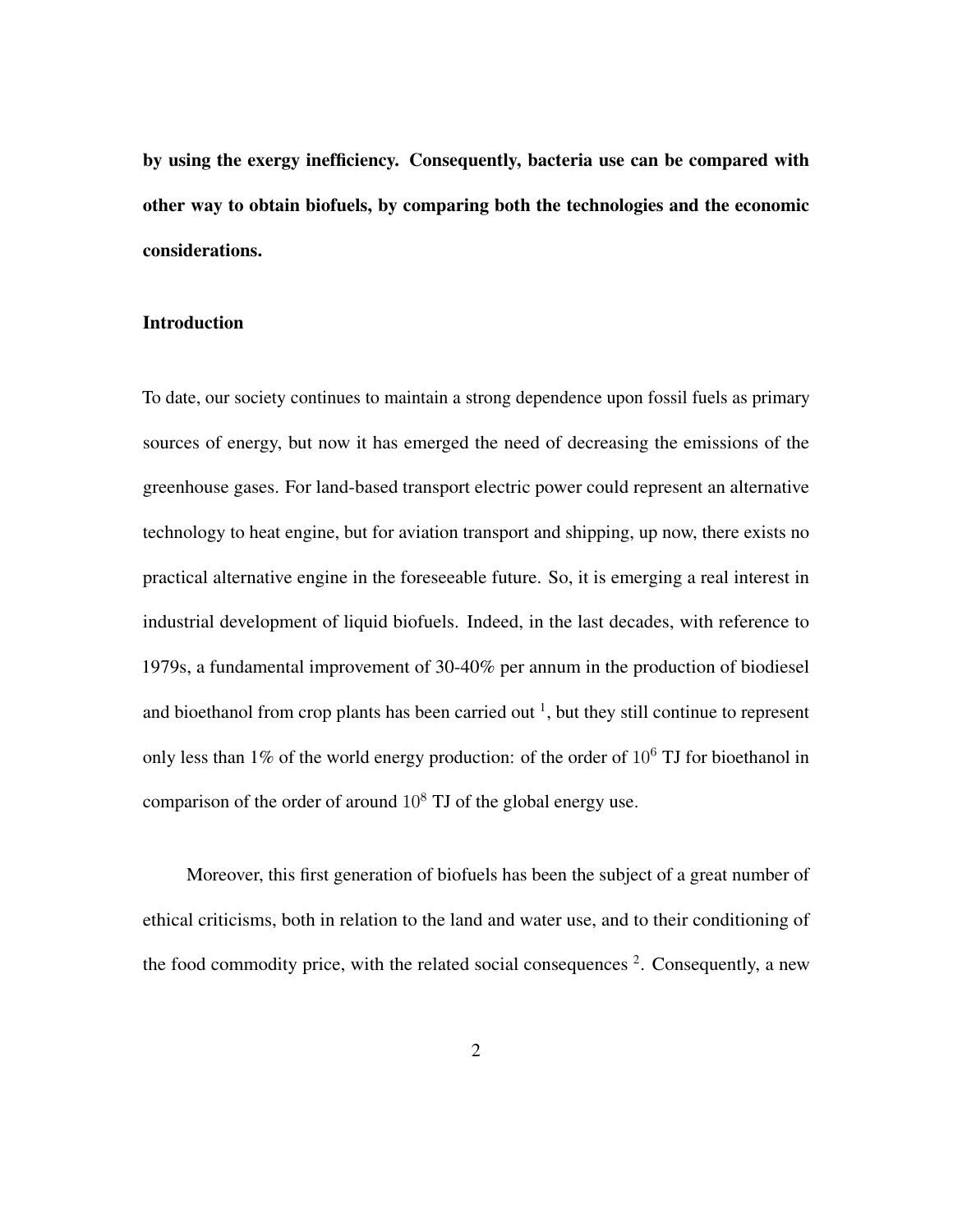improvement in the researches on new processes of biofuel production has occurred. Two different industrial processes are of interest:

- the algal biomass production;
- the use of bacteria.

Macroalgae (seaweeds) have gained a place in the market and they are playing a growing role in biofuels production. From an energy production point of view, the fundamental difference between bacteria and eukaryotes is their subcellular structure; indeed, the former lack of the organelles (chloroplasts, mitochondria, nuclei), internal structures surrounded by lipid membranes whose bilayer structure requires strongly polar molecules. So, the major components of the cell membranes are just the high polar phospholipids and the glycolipids, which are the fundamental components of the algal lipids, with important industrial consequences  $<sup>1</sup>$ . Microalgae are able to photosynthesise, and they</sup> can live in many different habitats, from fresh to marine and hyper-saline environments<sup>3</sup>.

Today, a new growing sensibility in climate changes can represent a change in the viewpoint: microalgae are considered interesting in relation to the need of mitigating  $CO<sub>2</sub>$ release. Indeed, algal biomass can be used as a feedstock for the production of biodiesel, hydrogen, methane and bioethanol. Its production can represent a support to remove the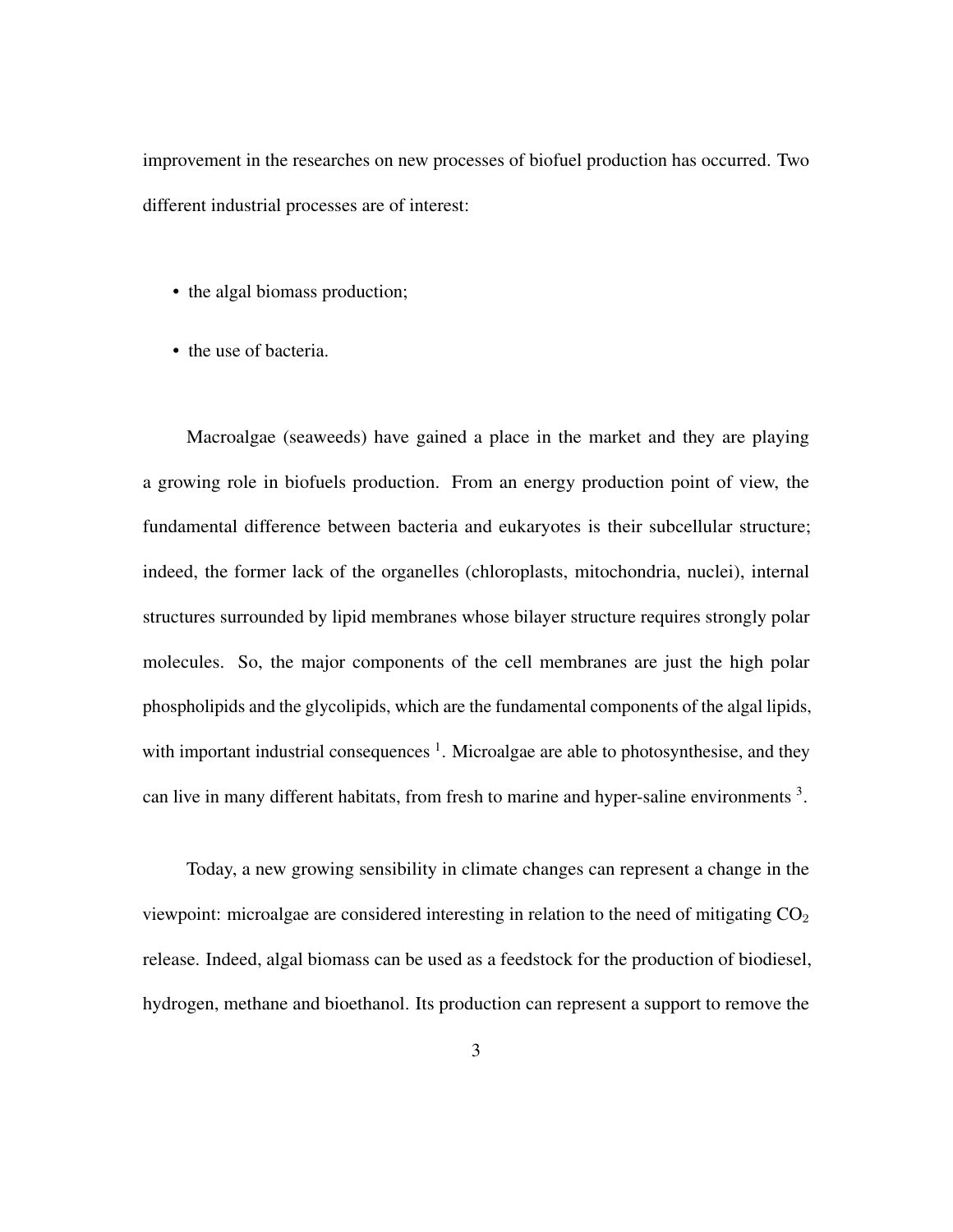carbon dioxide from the flue gases of fossil fuel. The growth rates of microorganisms can be very high because the metabolism of any living system is influenced by the surfaceto-volume ratio: algae are able to divide once every 12 days up to every 34 h, under very favourable conditions. Moreover, other advantages of microalgae as a feedstock for biofuel production, in relation to other biomass sources, must be considered:

- there is no requirement for soil fertility;
- if marine algae are used, there is no need to draw upon supplies of freshwater.

Increasing the use of fuels from renewable biomass sources represents a fundamental opportunity both from an ecological point of view, towards a more sustainable energy system, and both an economic one. Recent political and research and development trends show a clear move towards lignocellulosic feedstocks for these biofuels; indeed, lignocellulosic feedstocks represent a solution to mitigate the competition for land and water used for food production, by increasing the biomass production per unit of land area and reducing the inputs needed to grow the biomass itself<sup>4</sup>.

Today, the fundamental key for improving the biofuel production systems consists in developing the efficient conversion technologies which are able to be economically competitive in relation to fossil fuels. The use of bacteria for lignocellulosic feedstocks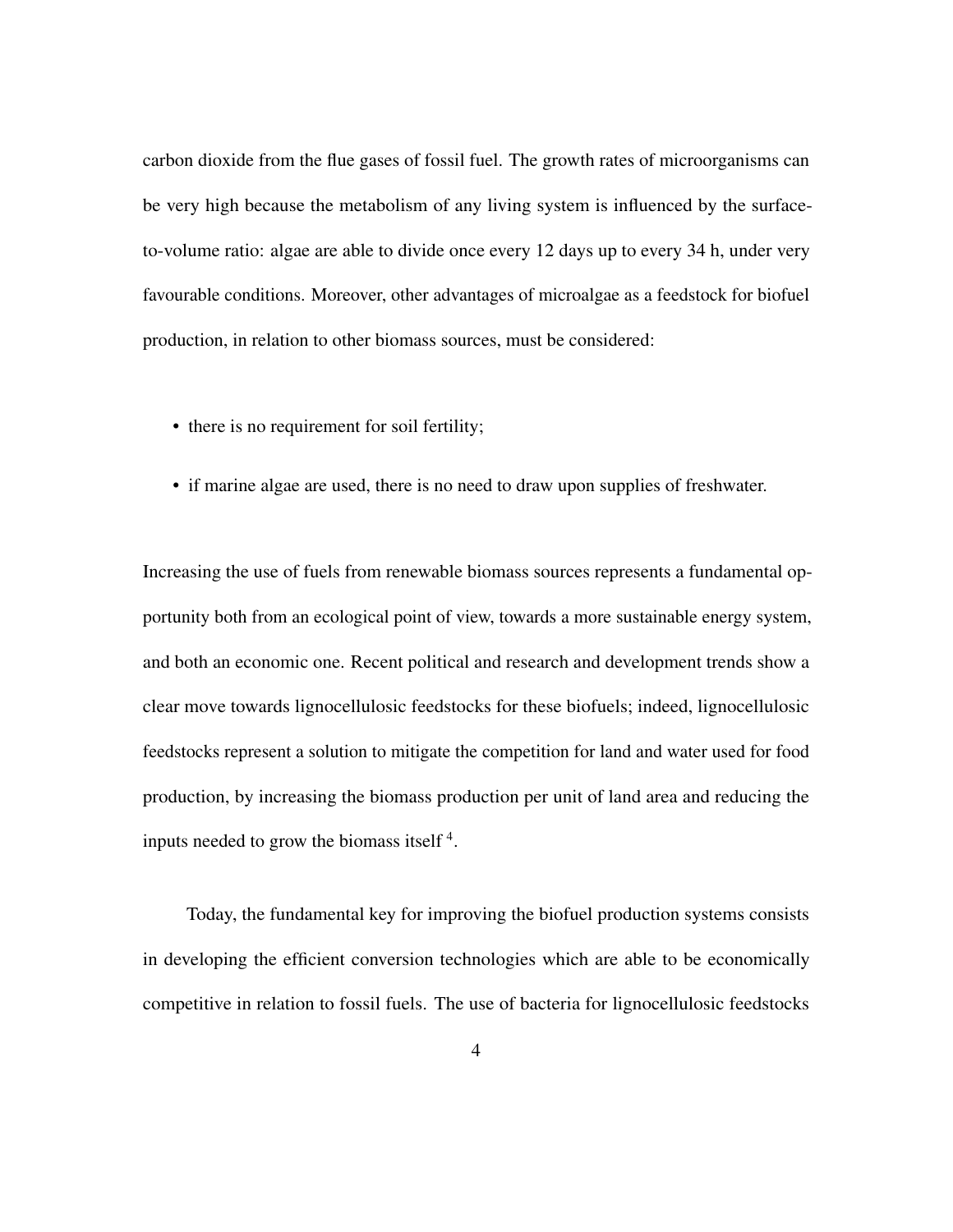could represents a possible solution. In this paper we wish to develop a thermodynamic and thermoeconomic analysis of this process.

Recently, an engineering thermodynamic approach has been developed <sup>5</sup> by using a link between entropy generation principle and Constructal law. In this paper this thermodynamic is used to compare different biofuel production by using microalgae and cyanobacteria.

#### Results and Discussion

Nowadays, growth is considered an imperative. In the analysis of the relation between energy and economic development it has been pointed out how development affects energy use, but it doesn't happen that the energy use affects development <sup>6</sup>. But, it is clear that energy plays a fundamental role in promoting the economic growth  $<sup>7</sup>$ , because energy is</sup> an essential factor of production because all economic processes require energy, while the economic analyses of growth are usually focused on the capital and labour.

Moreover, one of the main problems of industrialized countries is the management of  $CO<sub>2</sub>$  emissions. Economic strategy for the sustainable development suggest both to improve energy efficiency and to introduce a rational use of energy in all the member states of the European Union.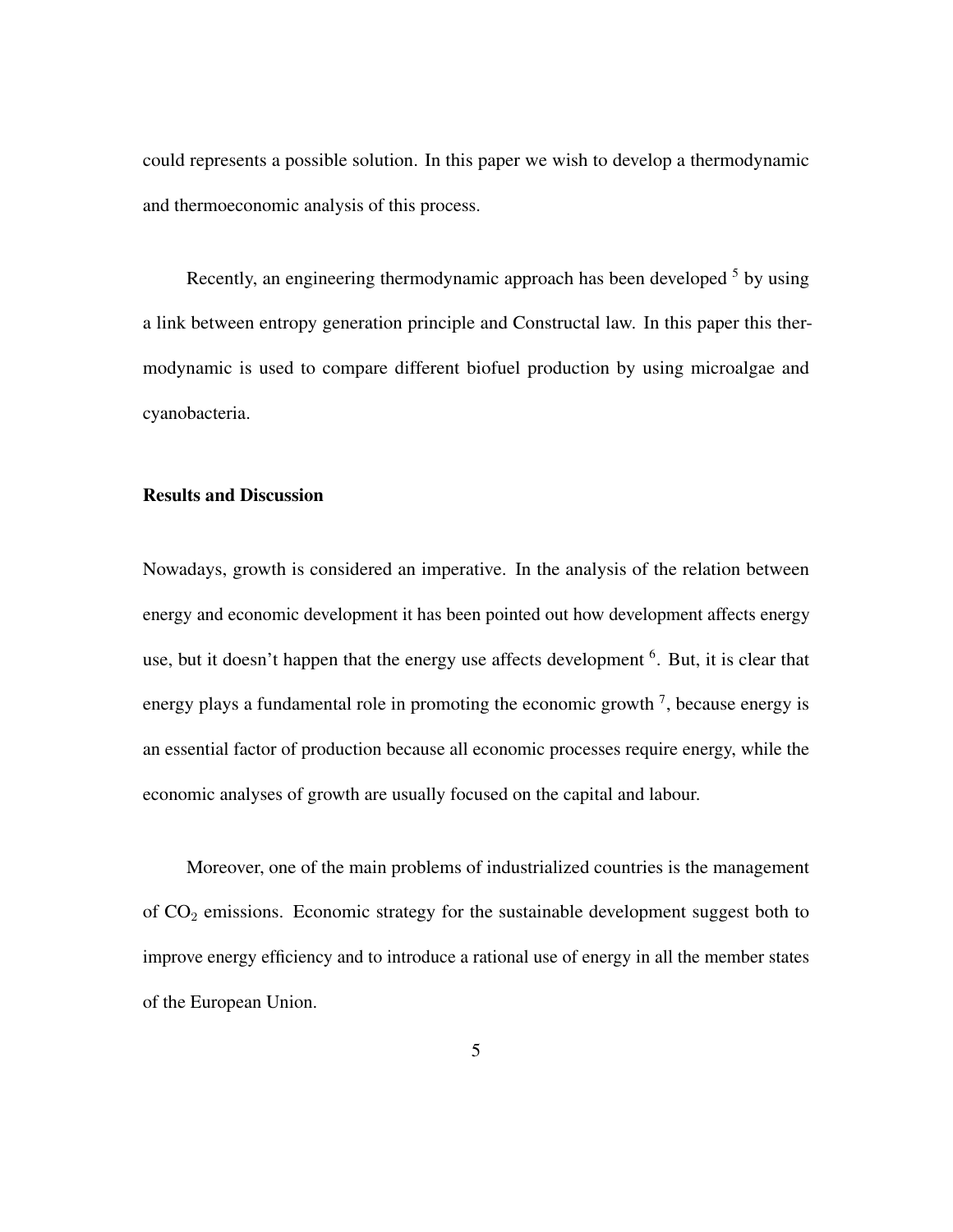In order to evaluate the technological level, and the advanced level of industrial processes we introduce new indicators related to the inefficiency of the process and to the equivalent primary wasted resource value. This indicators allow us to link the exergy cost to the inefficiency of the system, allowing us to consider the cost of the wasted exergy for maintaining a process.

Many factors can affect overall carbon dioxide emissions: economic growth levels, technological development, and production process selected for any particular production. At the same time, the  $CO<sub>2</sub>$  emission problem could represent a real opportunity to promote high-efficiency design of conventional plants, and consequent dissemination of advanced technologies.

In Table 1 the lipid class distribution is summarised. Triglycerides, a storage lipid, may increase if the metabolic rate slows down. Consequently, lipid composition change during the different phases of growth. The cyanobacteria (prokaryotic algae) contains less total lipid content than the eukaryotic algae. the former, probably because the prokaryotes haven't got the internal membranes. So, the cyanobacteria potential as lipid producers doesn't appear to be promising, even if they are interesting for their easy structure due to their simple DNA, which characterise them as easier organisms for any industrial genetic manipulation.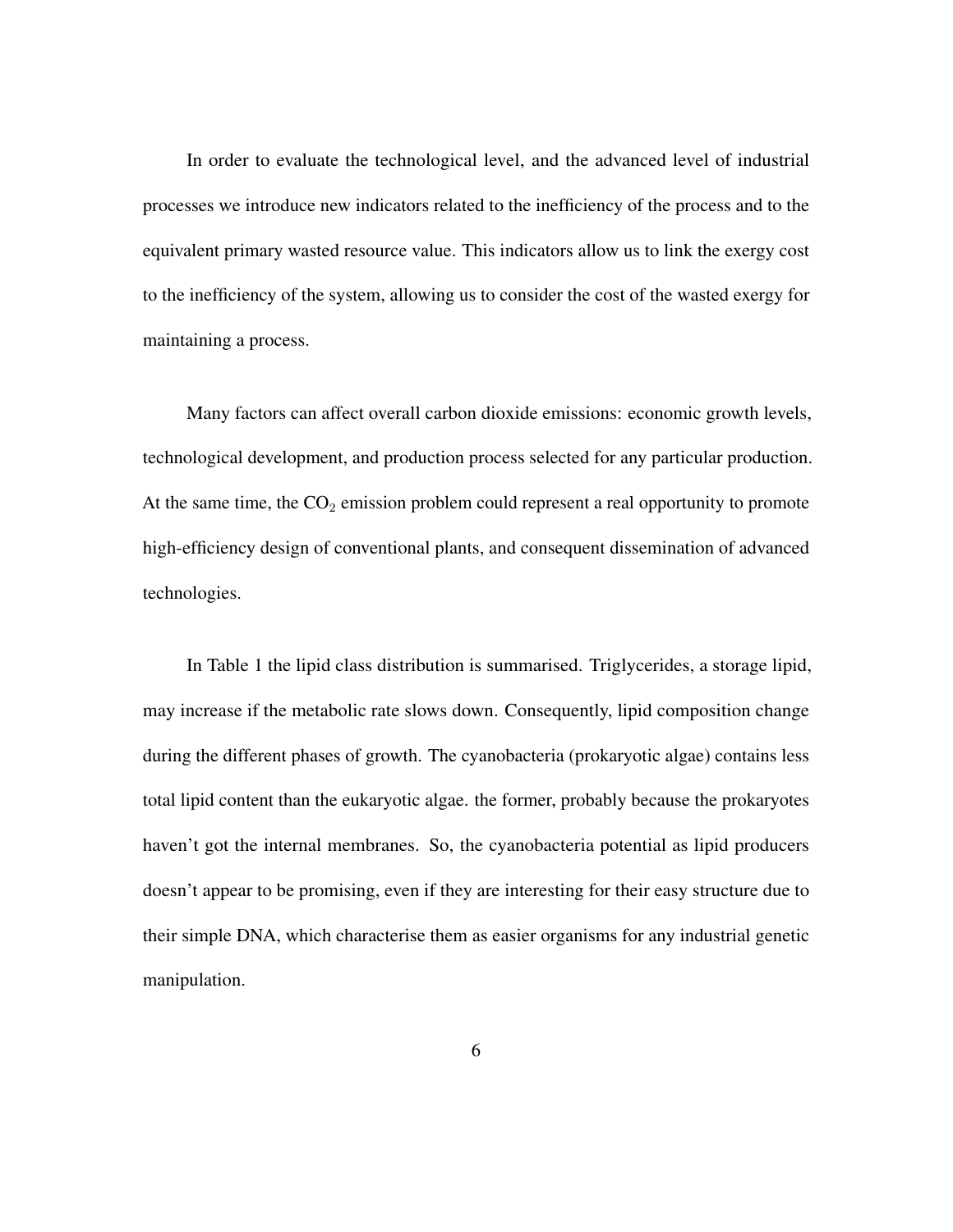In fuel production, the high concentration of unsaturated fatty acid is very important because it is a characteristics of the resultant fuel quality. In algae the unsaturated fatty acid needs seldom to be hydrogenated in order to improve the fuel properties because the unsaturated fatty acid increase the polymerisation in the engine oil with related problems with oxidative stability of the fuel.

The lignocellulosic biorefinery is based on a biochemical conversion platform where the polysaccharides in lignocellulosic material are converted to fuel by using enzymes <sup>8</sup>. One of the principal difficulty in the lignocellulosic biorefinery is the energy needs required by the process of fuel production  $9-11$ . Current integrated biorefinery involves the lignin-enriched residue as fuel for the energy needs, with the consequence of reducing the possibility of higher-value uses of lignin. The use of external sources of low-enthalpy heat can represent a way to overcome this unwanted consequence: waste heat from fermentation due to the presence of metabolism could be one of these sources.

Thermodynamic and thermoeconomic analysis, in particular the second law analysis, represents a powerful approach to evaluate the technological option for technology selection in order to design the more efficient biofuel production systems. In particular, our results can be summarized as follows: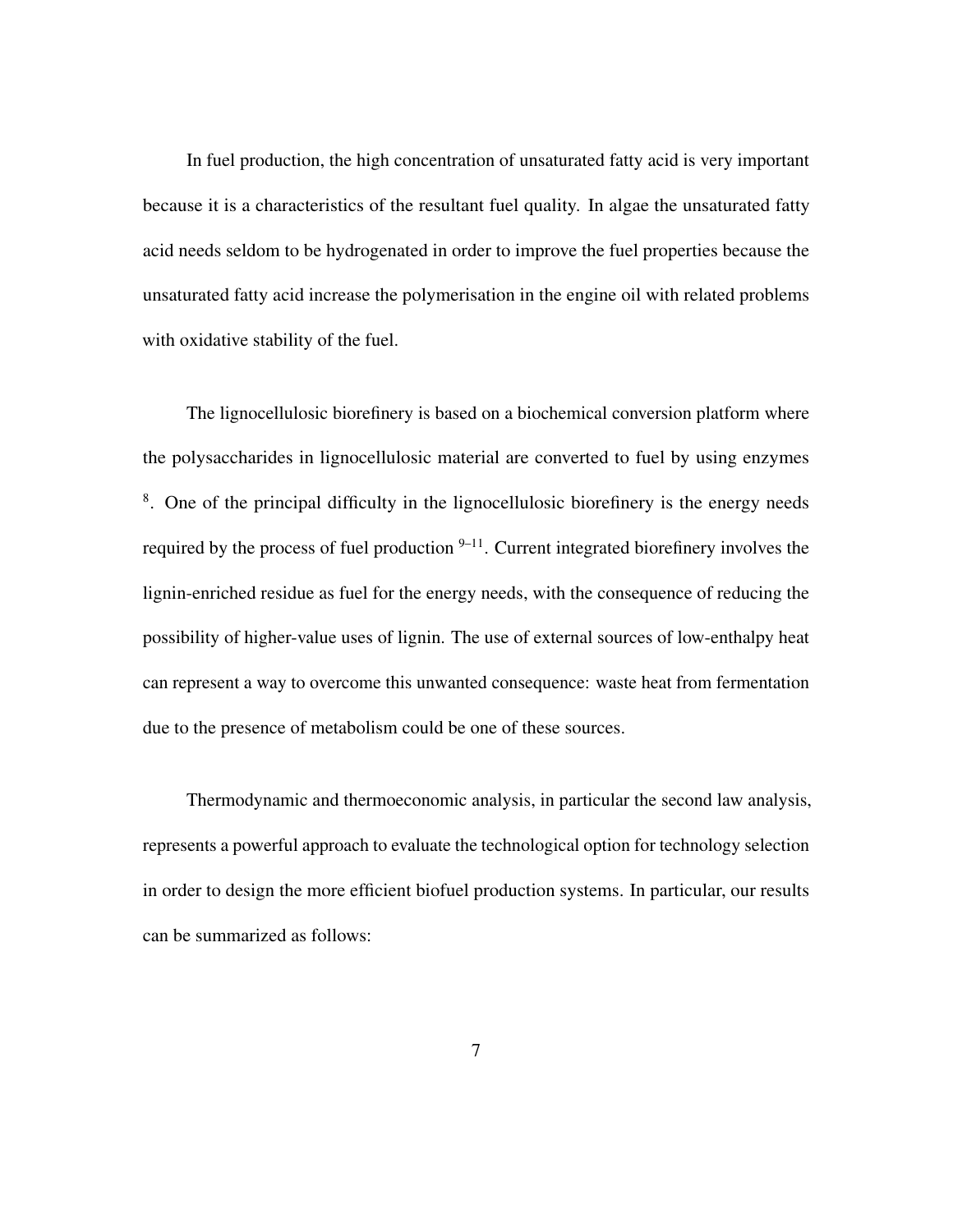- for the *Spirulina platensis*:  $7.79 \text{ J kg}_b^{-1}$
- for the *Chlorella vulgaris*: 85.20 J kg<sub>b</sub><sup>-1</sup>

where the indicator  $EI_{\lambda}$  is expressed in kWh in order to assign an economic value comparable with other energy resources. The result is expressed in energy consumed per unit mass of biomass produced. In particular, considering the mean value of the kWh cost in Italy as  $0.06797$  EUR kWh<sup>-1</sup>, obtaining the following cost of production:

- for the *Spirulina platensis*: 0.53 EUR  $kg_b^{-1}$ ;
- for the *Chlorella vulgaris*: 5.79 EUR  $kg_b^{-1}$ .

This result highlight that biofuel becomes interesting from an economic point of view if obtained from cyanobacteria.

### Methods

Irreversible processes represent one of the fundamental topic of investigation in thermodynamic engineering for their fundamental role in the designing and development of the industrial devices and processes  $12,13$ . Exergy is a quantity that allows the engineers to design system with the aim of obtain the highest efficiency at a least cost under the actual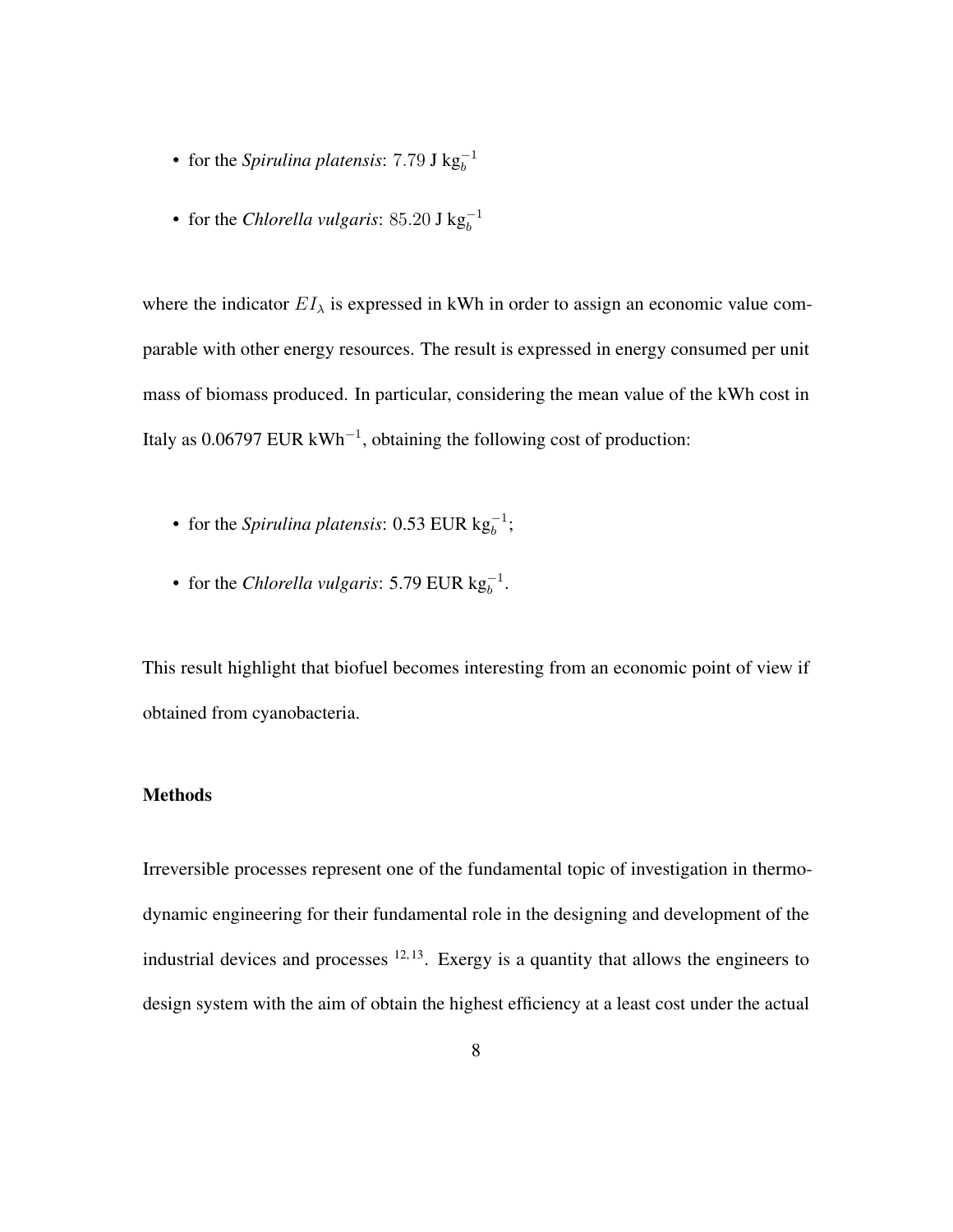technology, economic and legal conditions, but also considering ethical, ecological and social consequences; indeed <sup>12</sup>:

- 1. It allows the evaluation of the impact of energy resource utilization on the environment;
- 2. It allows the evaluation of more efficient energy-resource use, and of the locations, types, and magnitudes of wastes and losses;
- 3. It is an efficient technique to evaluate if it is possible to design more efficient energy systems by reducing the inefficiencies in existing technologies.

Now, we wish to highlight that any effect in Nature is always the result of the dynamic balances of the interactions between the systems and their environment, so, the exchange of energy drives some behaviour of natural systems, i.e. their evolution is driven by the decrease of their free energy in the least time  $14-24$ .

In accordance with the first law of thermodynamics for open systems, any change in the energy of the system can be expressed in terms of the transfer of:

1. Flows of matter across the system boundary, which bring internal, kinetic, chemical and other form of energy;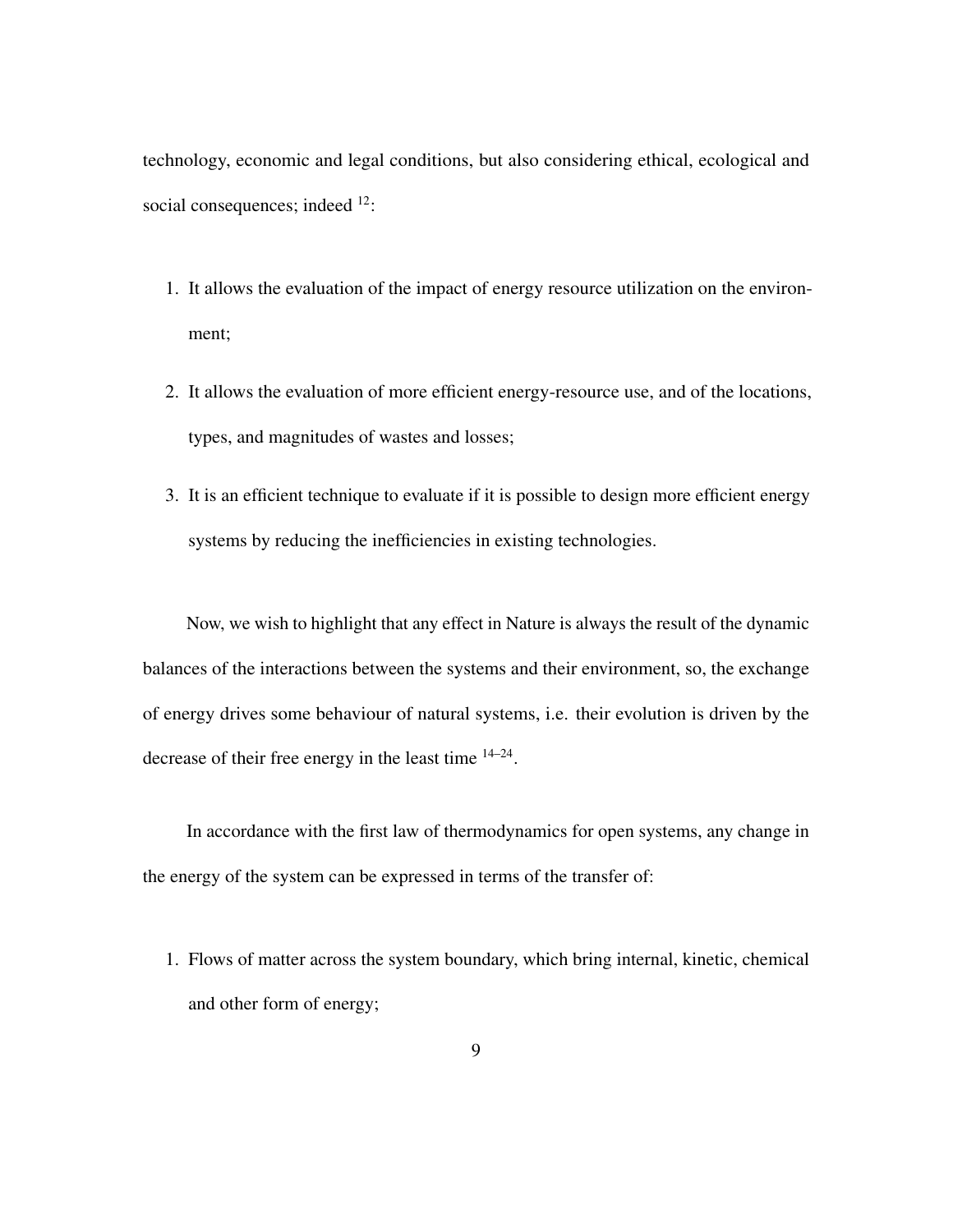- 2. Heat across the system boundary;
- 3. Performance of work developed by or on the system.

so, any process, interaction, cycle, etc. occur in a definite time  $\tau$ , which can be considered the lifetime of this phenomenon, and, in any process or interaction during this time, the energy variation  $\Delta E$  of any open system results:

$$
\Delta E = \sum_{i} Q_i - W + \sum_{j} \int_0^{\tau} \dot{m}_i (h_j + e_{k,j} + e_{p,j} + e_{ch,j}) dt \tag{1}
$$

where  $Q$  is the heat exchanges,  $W$  is the work done,  $\dot{m}$  is the mass flow,  $h$  is the specific enthalpy, and  $e$  is the specific energy, and the subscripts  $k$ ,  $p$  and  $ch$  mean kinetic, potential and chemical respectively,  $i$  and  $j$  are related to the number of fluxes of heat and mass respectively. As a consequence of this energy variation, the following entropy variation,  $\Delta S$ , of the system occurs:

$$
\Delta S = \sum_{i} \frac{Q_i}{T_i} + \sum_{j} \int_0^{\tau} \dot{m}_i s_i dt + S_g \tag{2}
$$

where T is the temperature of any i–th reservoir, s is the specific entropy and  $S_g = W_\lambda/T_0$ is the entropy variation due to irreversibility, named entropy generation  $14-21$  and  $W_{\lambda}$  is the work lost.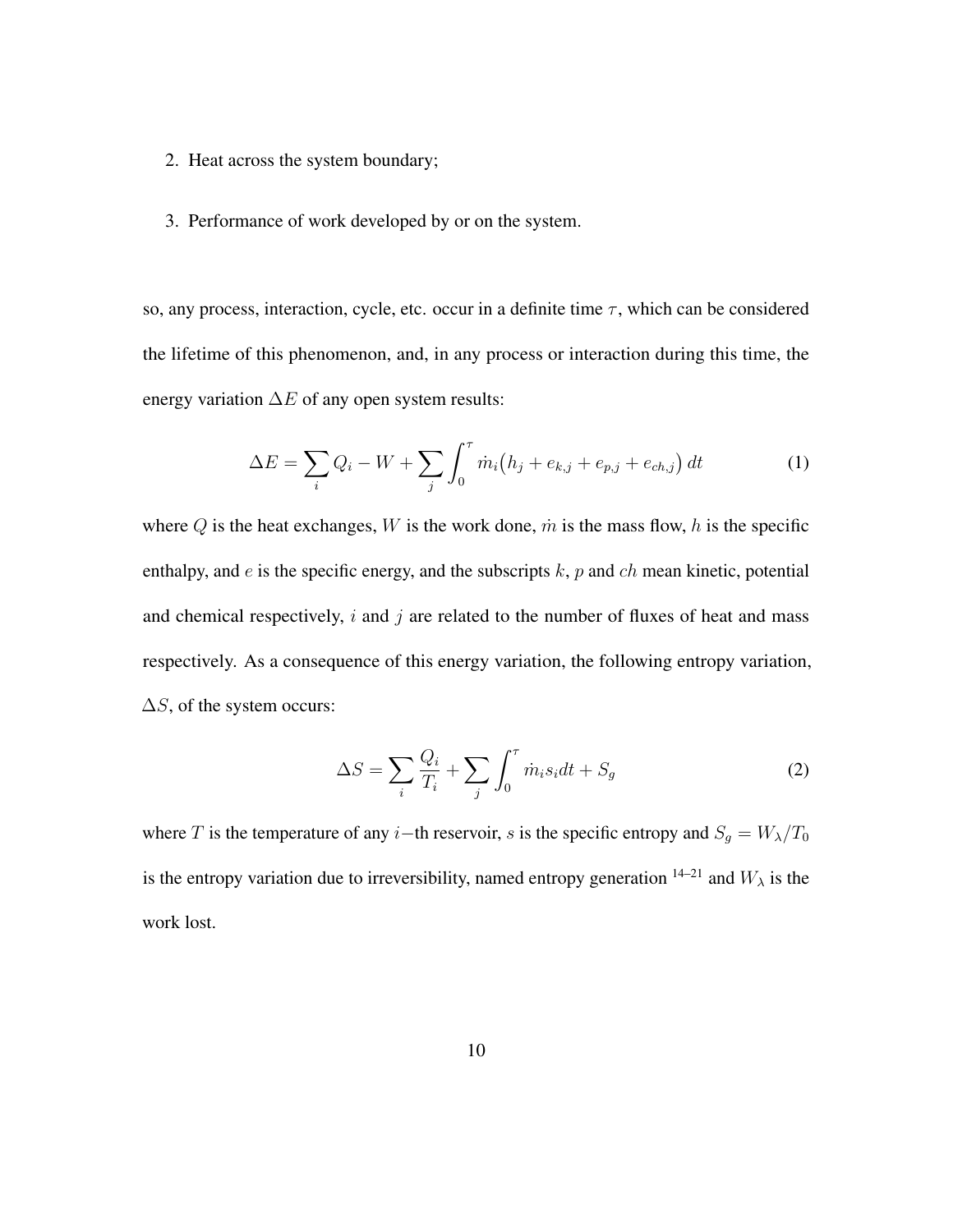Combining these equations, the following exergy balance can be obtained <sup>21</sup>:

$$
W_t = \Delta B + \sum_{\alpha} J_{ex,\alpha} + \sum_{\beta} Ex_{Q,\beta} - T_0 S_g \tag{3}
$$

where:

- $W_t$  is the net work done during the process;
- $\Delta B = E + p_0 V T_0 S$  is the accumulation of non-flow exergy;
- $J_{ex} = \int_0^{\tau} \dot{m} (e T_0 s) dt$  is the flow exergy due to mass flow;
- $Ex_Q = Q(1 T_0/T)$  is the exergy transfer due to heat transfer;

and the subscript 0 means environment, while  $p$  is the pressure and  $V$  is the volume. The work lost  $W_{\lambda}$  can be obtained as <sup>19</sup>:

$$
W_{\lambda} = \frac{Ex_{in} - Ex_{out} - W}{T_0} \tag{4}
$$

where  $Ex$  means exergy and in and out mean inflow and outflow respectively. So, the final relation useful for our analysis becomes:

$$
T_0 S_g = \sum_j \int_0^{\tau} \dot{m}_i (h_j + e_{k,j} + e_{p,j} + e_{ch,j}) dt + \sum_{\ell} \int_0^{\tau} \dot{n}_{\ell} \nu_{\ell} (g_{\ell}^{\oplus} - e x_{ch,\ell}^{\oplus}) dt - \sum_i \left( 1 - \frac{T_0}{T} \right) Q - W_t - \int_0^{\tau} \frac{d}{dt} (E - T_0 S) dt
$$
\n(5)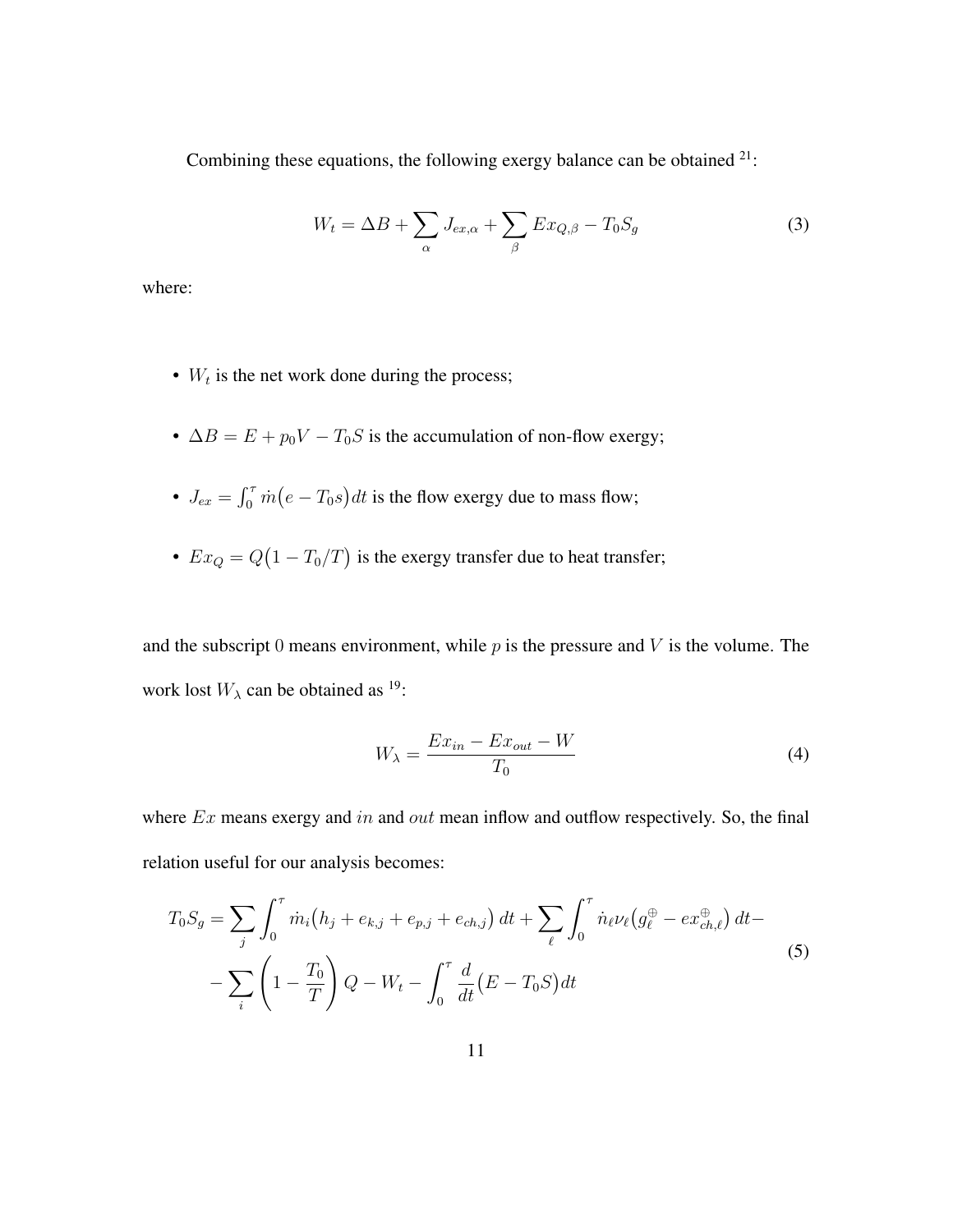where g is the molar specifis Gibbs potential,  $ex_{ch} = y(\mu - \mu_0)_{T_0, p_0}$  is the molar specific chemical exergy at the reference atmosphere, y is the molar fraction,  $\dot{n}$  is the molar flus,  $\nu$ is the stoichiometric coefficient, and  $\mu$  is the chemical potential,  $\oplus$  means means standard conditions.

Consequently, it is a fundamental quantity, useful both for engineering application of living structures, as bacteria use in fermentation, etc., and in biological or medical study of evolution of diseases.

Photosynthesis is a process complex organic molecules result from simple molecules by absorbing solar radiation  $25, 26$ . The most studied chemical reaction is the one made by superior plants and bacteria<sup>25</sup>:

$$
6CO2 + 6H2O \to C6H12O6 + 6O2
$$
 (6)

Other reactions are done by:

1. superior plants and cyanobacteria:

$$
6CO2 + 12H2O \to C6H12O6 + 6H2O + 6O2
$$
 (7)

2. sulfur purple bacteria and sulfur green bacteria, young bacteria:

$$
6CO2 + 12H2S \rightarrow C6H12O6 + 6H2O + 12S
$$
 (8)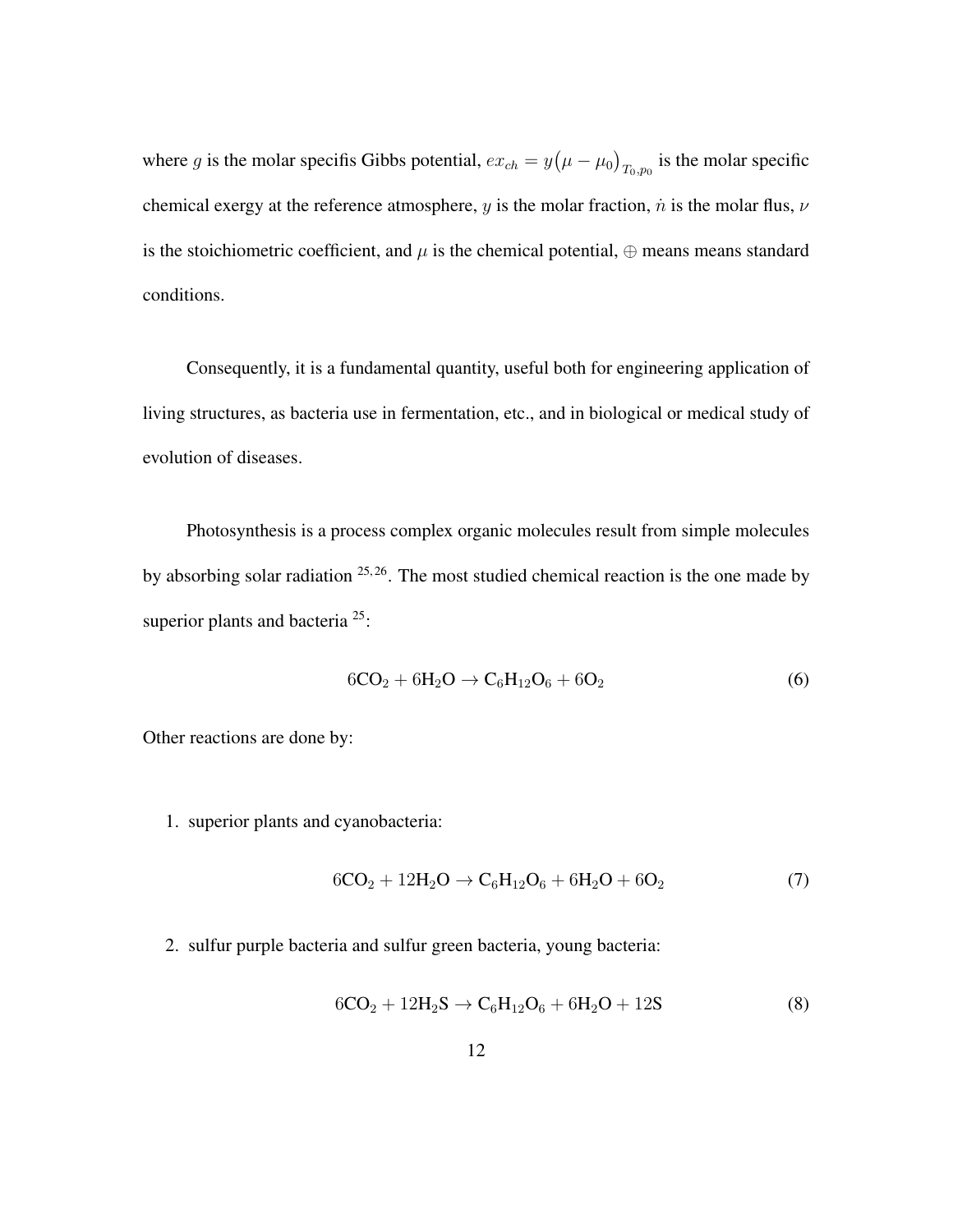3. sulfur purple bacteria, old bacteria:

$$
6CO_2 + 6H_2O + 3H_2S \to C_6H_{12}O_6 + 3H_2SO_4
$$
\n(9)

4. sulfur purple bacteria and sulfur green bacteria:

$$
6CO2 + 15H2O + 3Na2S2O3 \rightarrow C6H12O6 + 6H2O + 6NaHSO4
$$
 (10)

5. non sulfur purple bacteria and non sulfur green bacteria:

$$
6CO2 + 12CH3CH2OH \rightarrow C6H12O6 + 12CH3CH = + 6H2O
$$
 (11)

6. non sulfur purple bacteria and non sulfur green bacteria:

$$
2CO2 + 4CH3OH \rightarrow C6H12O6 + 2H2O
$$
 (12)

7. non sulfur purple bacteria:

$$
6CO2 + 12
$$
Succinic acid  $\rightarrow$  C<sub>6</sub>H<sub>12</sub>O<sub>6</sub> + 12Fumaric acid (13)

8. non sulfur purple bacteria:

$$
6CO2 + 12Malic acid \rightarrow C6H12O6 + 12Oxalacetic acid
$$
 (14)

9. heliobacteria:

$$
3CH3COOH + 6H2O \rightarrow 6CO2 + 12H2
$$
  
6CO<sub>2</sub> + 12H<sub>2</sub>  $\rightarrow$  C<sub>6</sub>H<sub>12</sub>O<sub>6</sub> + 6H<sub>2</sub>O (15)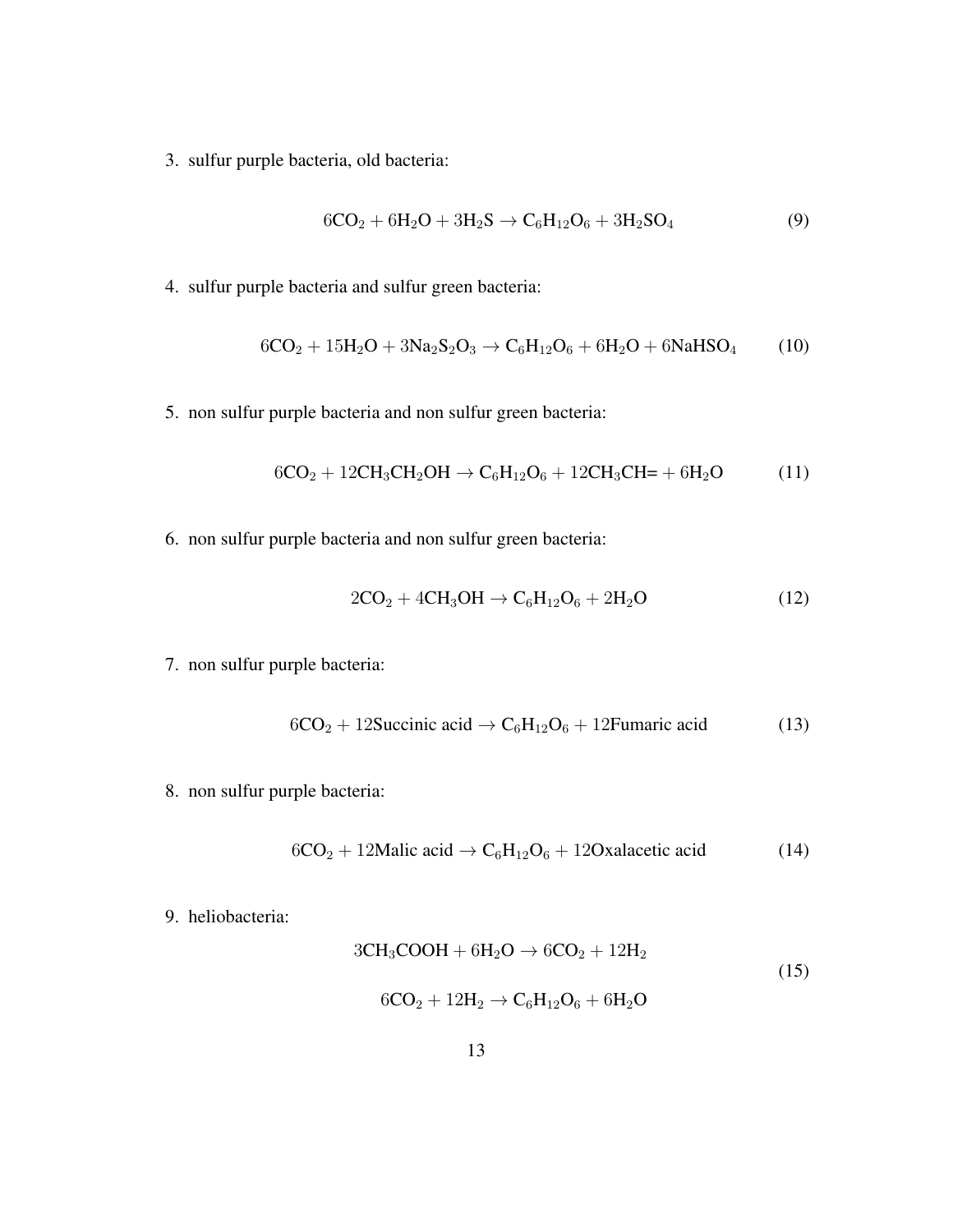In order to use the entropy generation principle for an engineering thermodynamic analysis of photosynthesis it is necessary to evaluate the entropy generation. To do so the system must be defined and the fluxes must be evaluated. The Sun, the photosynthetic organism and the Earth are three different systems <sup>25</sup>, from which there exist flows. The process considered can be analysed following three steps:

1. light comes from sun to the photosynthetic organism without any work carrying an energy (and exergy) flux. A gas of photons is emitted from the Sun. In the path from the Sun to the Earth this gas of photon follows an adiabatic expansion, with a consequent dilution of photons. Consequently, the Sun can be considered as a grey-body at temperature  $T_S = 5762$  K in radiative equilibrium with the Earth, which absorbs all the radiation, so the Earth can be considered as a black body at atmospheric temperature  $T_E = 298.15$  K. The energy balance results:

$$
\varepsilon \sigma T_S^4 = \sigma T_E^4
$$
  
\n
$$
\varepsilon = \frac{R_S^2}{R_O^2}
$$
\n(16)

with  $\sigma = 5.67 \times 10^{-8}$  Wm<sup>-2</sup>K<sup>4</sup>,  $\epsilon$  emissivity,  $R_S$  Sun radius and  $R_O$  Earth radius. The entropy generation during the process can be evaluated as  $25$ .

$$
S_{g,SE} = \frac{4}{3} 60 N_A h \nu \left( \frac{1}{T_E} - \frac{1}{T_S} \right)
$$
 (17)

with  $\nu = c/\lambda$  frequency, c light velocity and  $\lambda$  wave length,  $h = 6.626 \times 10^{-32}$  Js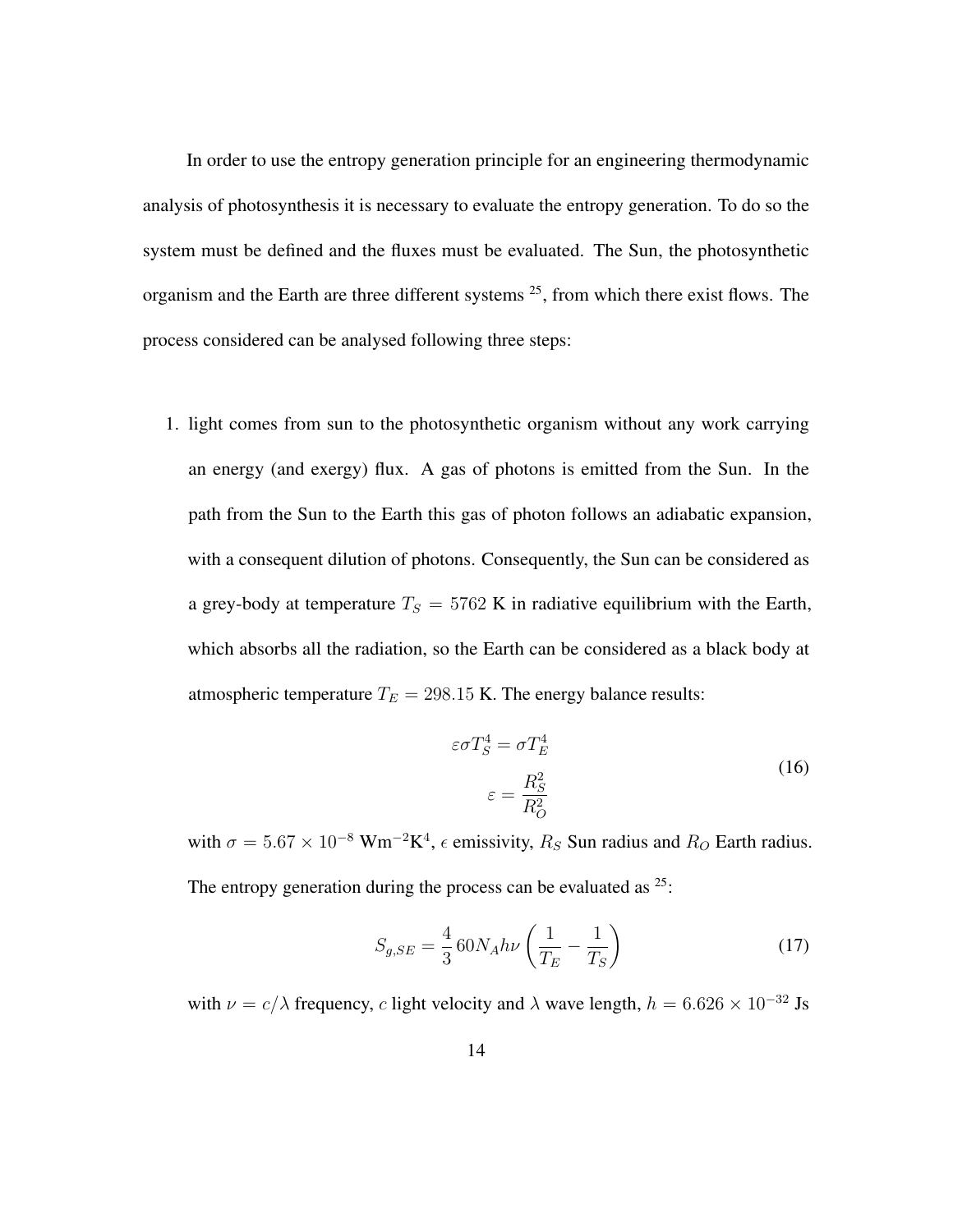Planck's constant and  $N_A = 6.022 \times 10^{23}$  mol<sup>-1</sup>;

- 2. the photosynthetic organism absorbs the light from the environment, of which the entropy generation is  $S_{g,la} = 0$  J K<sup>-1</sup>, because it happens at constant temperature  $(T_{PO} = T_E$ , where PO means photosynthetic organism) without any work;
- 3. the photosynthetic organism produces glucose using the exergy absorbed from the light with an entropy generation:

$$
S_{g,gp} = -\frac{\Delta G_{PO}}{T_{PO}}\tag{18}
$$

where PO means photosynthetic organism;

4. the photosynthetic organism exchange the remaining heat with Earth, of which the entropy generation  $S_{g,POE} = 0$  J K<sup>-1</sup> because it happens at the same temperature without any work.

As a consequence the total entropy generation for the photosynthesis process results:

$$
S_{g,PS} = S_{g,SE} + S_{g,la} + S_{g,gp} + S_{g,POE} = \frac{4}{3} 60 N_A h \nu \left(\frac{1}{T_E} - \frac{1}{T_S}\right) - \frac{\Delta G_{PO}}{T_{PO}} \tag{19}
$$

The consequent reaction efficiency can be evaluated as:

$$
\eta = \frac{\Delta G^0}{60N_A h\nu} \tag{20}
$$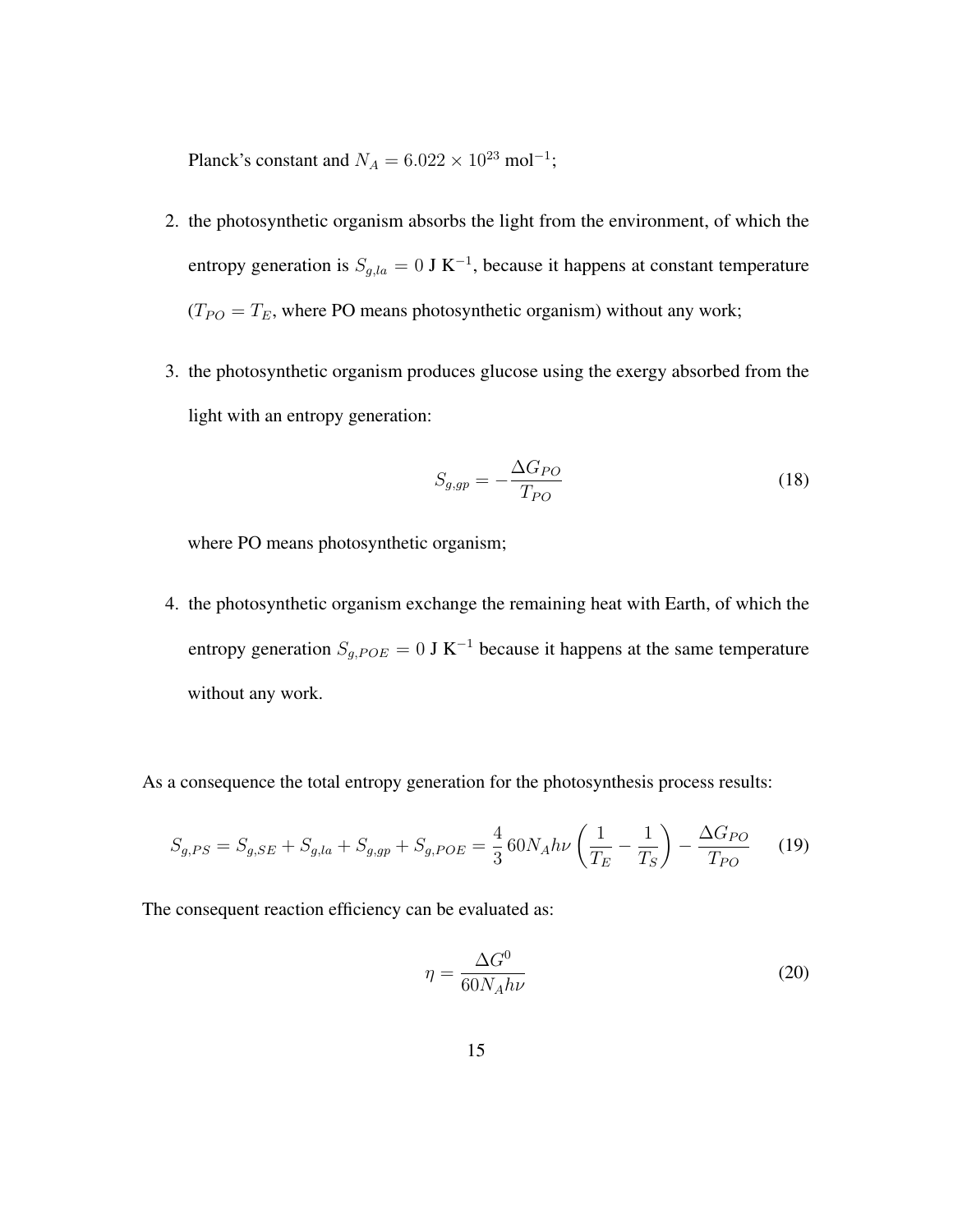For the above nine chemical reaction, the entropy generation is evaluated in Table 2. It can be pointed out that from an engineering approach the superior plants have the higher efficiency.

This last relation allows us to evaluate all the dissipations during the process, and to define a parameter useful to quantify the technological level of a process related just to the unavailability, named exergy inefficiency, as  $12, 13$ :

$$
\varepsilon_{\lambda} = \frac{T_0 S_g}{E x_{in}} \tag{21}
$$

which is useful to evaluate the technological maturity of a production system or a production sector in a country, because it allows us to obtain information on the losses of processes. The less is the value of the unavailability percentage the more the industrial process is efficient in terms of energy use  $12, 13, 27$ .

Moreover, starting from these results, we can also define the sustainability of a process, by using a new indicator, the equivalent wasted primary resource value for the work-hour, defined as:

$$
EI_{\lambda} = \frac{T_0 S_g}{n_h n_w} \tag{22}
$$

where  $n_h$  is the working hours and  $n_w$  is the number of workers. This quantity allows us to quantify the cost of the wasted exergy necessary to support the workhours and to generate capital flows.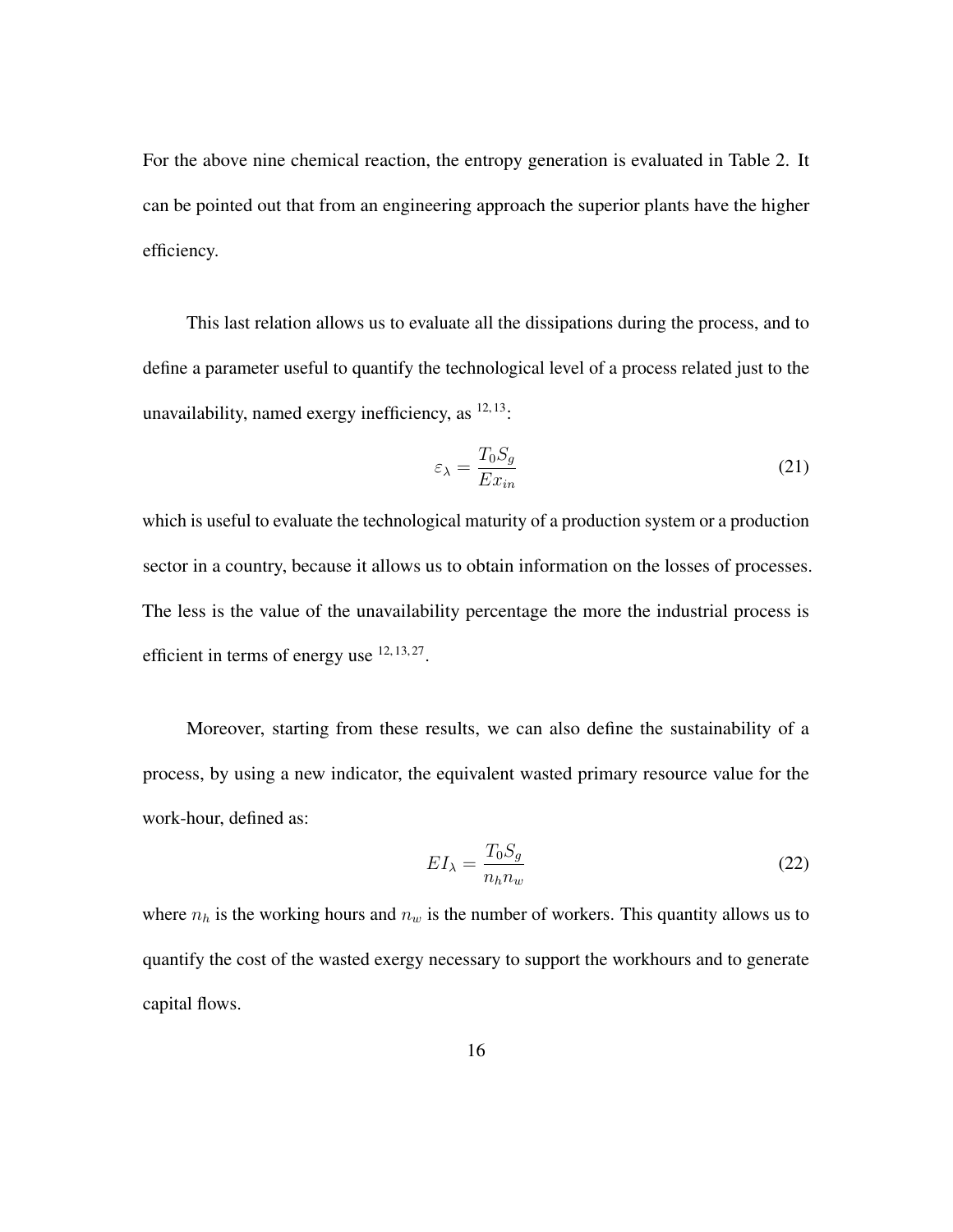In order to show the use of these two last relations we compare:

- the cyanobacterium *Arthrospira platensis*, known as *Spirulina platensis*;
- the microalga *Chlorella vulgaris*;

with the aim to develop thermoeconomic considerations on the biomass obtained. The properties of these biosystems are summarized in Table 3. We have no data on a possible number of worker and hour of worker for an industrial use of these biosystems, so, in order to develop our evaluation, we modify the relation (22) as follows:

$$
EI_{\lambda} = \frac{T_0 s_{g,PS} n_{\text{CO}_2}}{\dot{m}_B} \tag{23}
$$

where  $\dot{m}_B$  is the biomass produced in a day and  $n_{\text{CO}_2}$  is the mole of  $\text{CO}_2$  used by the biosystem. The two biosystems has the same metabolic properties represented by the chemical equation (7). The temperature  $T_0$  considered is the temperature of water in a photobioreactor,  $30^{\circ}$ C (= 300.15 K).

#### References

1. le B. Williams, P. J. & Laurens, L. M. L. Microalgae as biodiesel & biomass feedstocks: Review & analysis of the biochemistry, energetics & economics. *Energy & Environmental Science* 3, 554–590 (2010).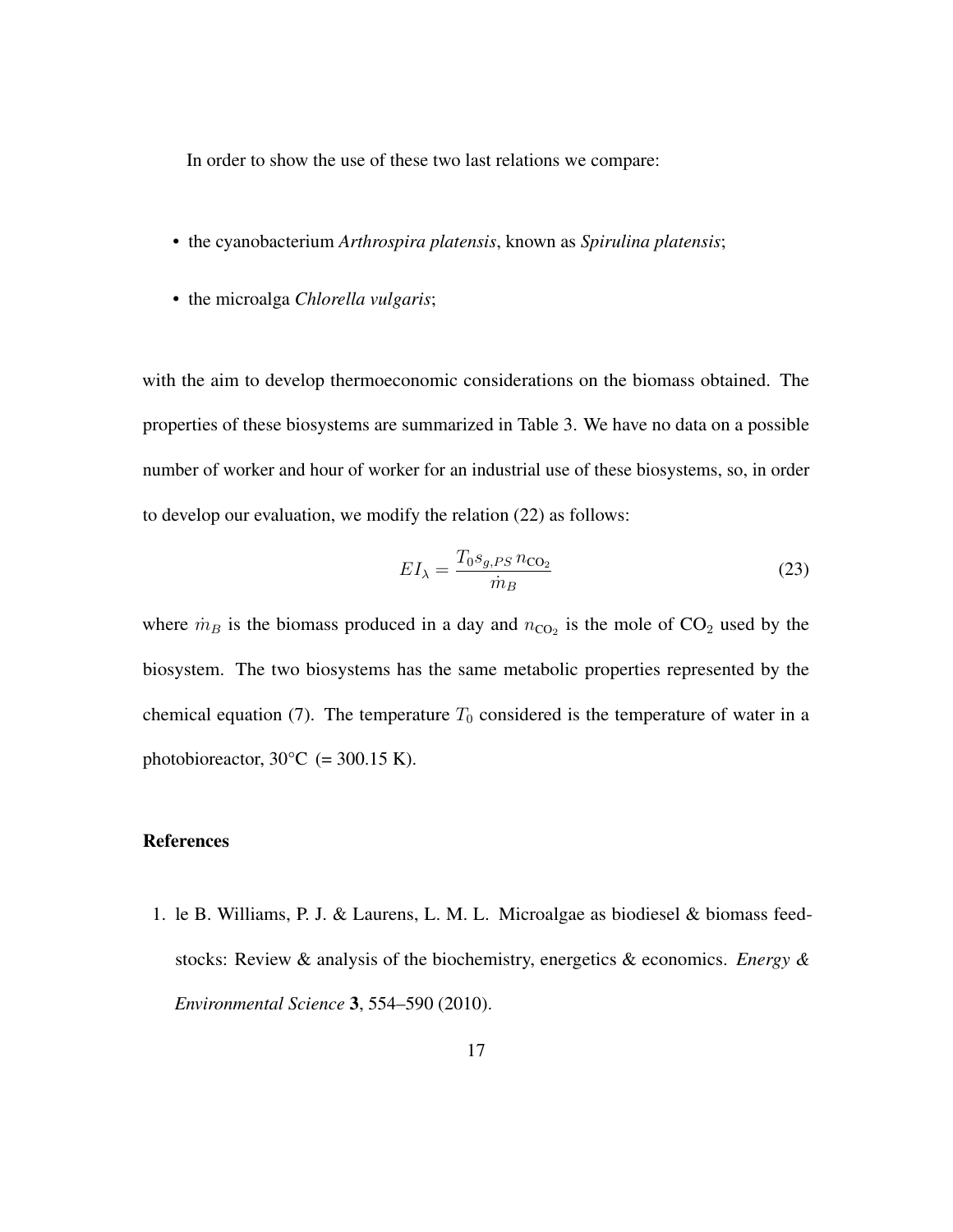- 2. Gallagher, E. *The Gallagher Review of the Indirect Effects of Biofuels Production* (Renewable Fuels Agency, 2008).
- 3. Falkowski, P. G. & Raven, J. A. *Aquatic Photosynthesis* (Princeton University Press, Princeton, 2007).
- 4. Tilman, D. *et al.* Energy. beneficial biofuels–the food, energy, and environment trilemma. *Science* 325(5938), 270–271 (2009).
- 5. Lucia, U. Irreversibility in biophysical and biochemical engineering. *Physica A* 391, 5997–6007 (2012).
- 6. Toman, M. & Jemelkova, B. Energy and economic development: an assessment of the state of knowledge. *Energy Journal* 24, 93–112 (2003).
- 7. Stern, D. I. Energy quality. *Ecological Economics* 69, 1471–1478 (2010).
- 8. Huber, G. W., Iborra, S. & Corma, A. Synthesis of transportiation fuels from biomass: Chemistry, catalysis, and engineering. *Chem. Rev.* 106, 4044–4098 (2006).
- 9. Ragauskas, A. J. *et al.* The path forward for biofuels and biomaterials. *Science* 311, 484–489 (2006).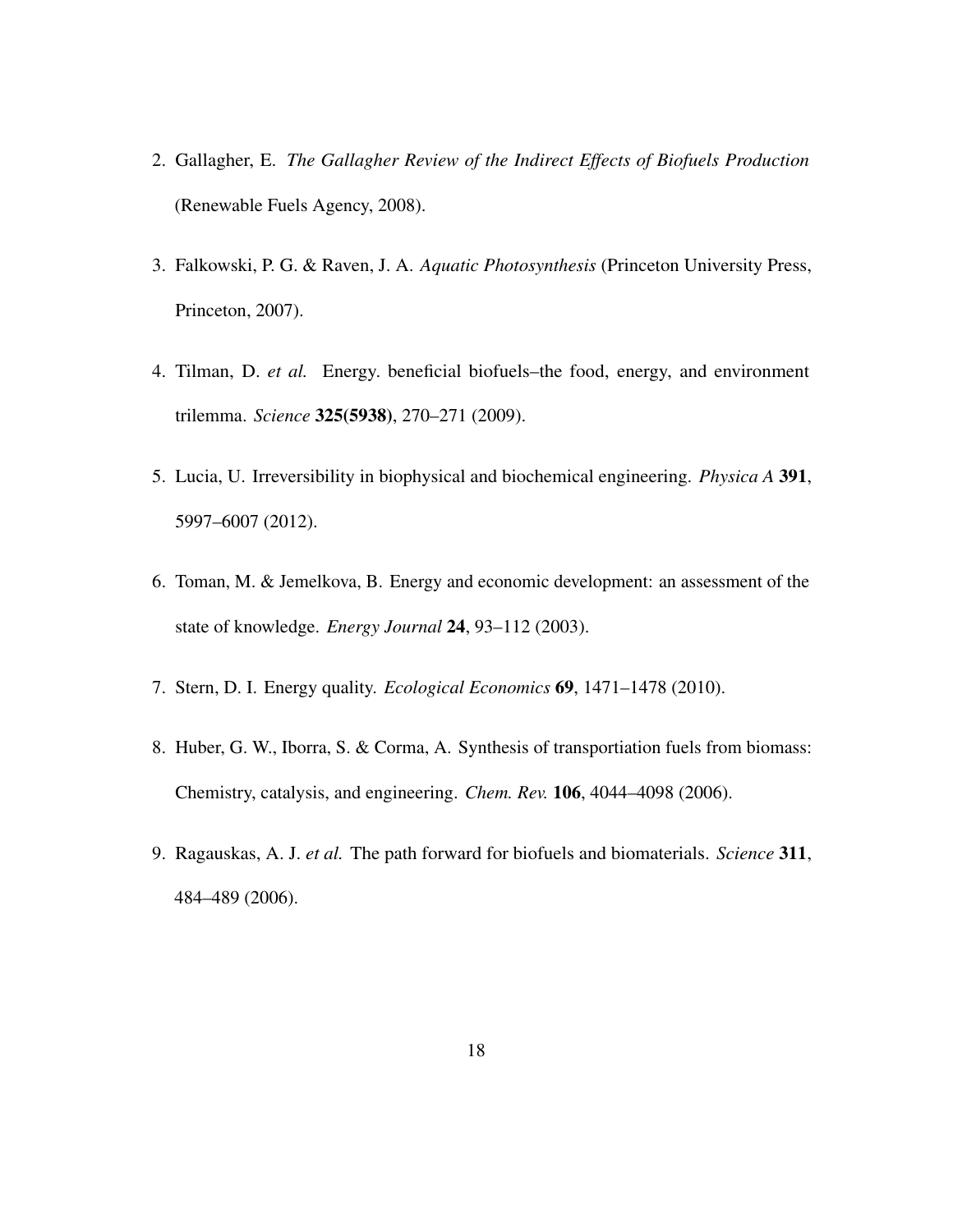- 10. Alzate, C. A. C. & Toro, O. S. Energy consumption analysis of integrated flowsheets for production of fuel ethanol from lignocellulosic biomass. *Energy* 31, 2447–2459 (2006).
- 11. Piccolo, C. & Bezzo, F. A techno-economic comparison between two technologies for bioethanol production from lignocellulose. *Biomass and Bioenergy* 33, 478–491 (2009).
- 12. Lucia, U. Econophysics and bio-chemical engineering thermodynamics: The exergetic analysis of a municipality. *Physica A* 462, 421–430 (2016).
- 13. Lucia, U. & Grisolia, G. Unavailability percentage as energy planning and economic choice parameter. *Renewable & Sustainable Energy Reviews* 75, 197–204 (2017).
- 14. Lucia, U. Irreversibility entropy variation and the problem of the trend to equilibrium. *Physica A* 376, 289–292 (2007).
- 15. Lucia, U. Exergy flows as bases of constructal law. *Physica A* 392, 6284–6287 (2013).
- 16. Bejan, A. *Shape and Structure, from Engineering to Nature* (Cambridge University Press, Cambridge, 2000).
- 17. Bejan, A. *Entropy generation through heat and mass fluid flow* (Wiley & Sons, New York, 1982).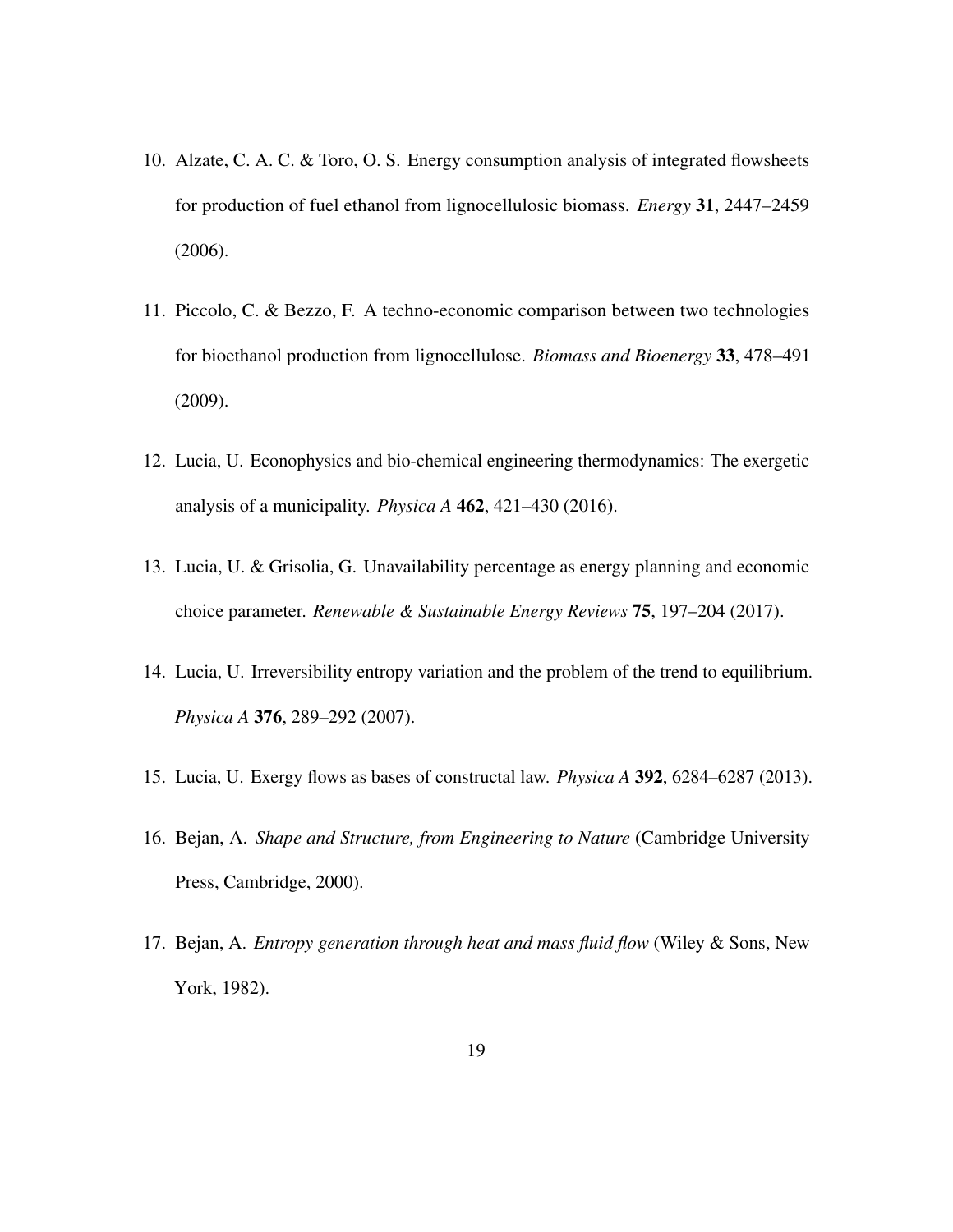- 18. Bejan, A. *Entropy generation minimization* (CRC Press, Baca Raton, 1995).
- 19. Bejan, A. & Lorente, S. The constructal law and the thermodynamics of flow systems with configuration. *International Journal of Heat and Mass Transfer* 47, 3203–3214 (2004).
- 20. Bejan, A. & Lorente, S. The constructal law of design and evolution in nature. *Phil. Trans. R. Soc. B* 365, 1335–1347 (2010).
- 21. Bejan, A. *Advanced Engineering Thermodynamics* (Wiley & Sons, New York, 2006).
- 22. Annila, A. & Salthe, S. Physical foundations of evolutionary theory. *J. Non-Equilib. Thermodyn.* 35, 301–321 (2010).
- 23. Grönholm, T. & Annila, A. Natural distribution. *Math. Biosci.* **210**, 659–667 (2007).
- 24. Annila, A. The 2nd law of thermodynamics delineates dispersal of energy. *Int. Rev. Phys.* 4, 29–34 (2010).
- 25. Albarrán-Zavala, E. & Angulo-Brown, F. A simple thermodynamic analysis of photosynthesis. *Entropy* 9, 152–168 (2007).
- 26. Andriesse, C. D. & Hollestelle, M. J. Minimum entropy production in photosunthesis. *Biophys. Chem.* 90, 249–253 (2001).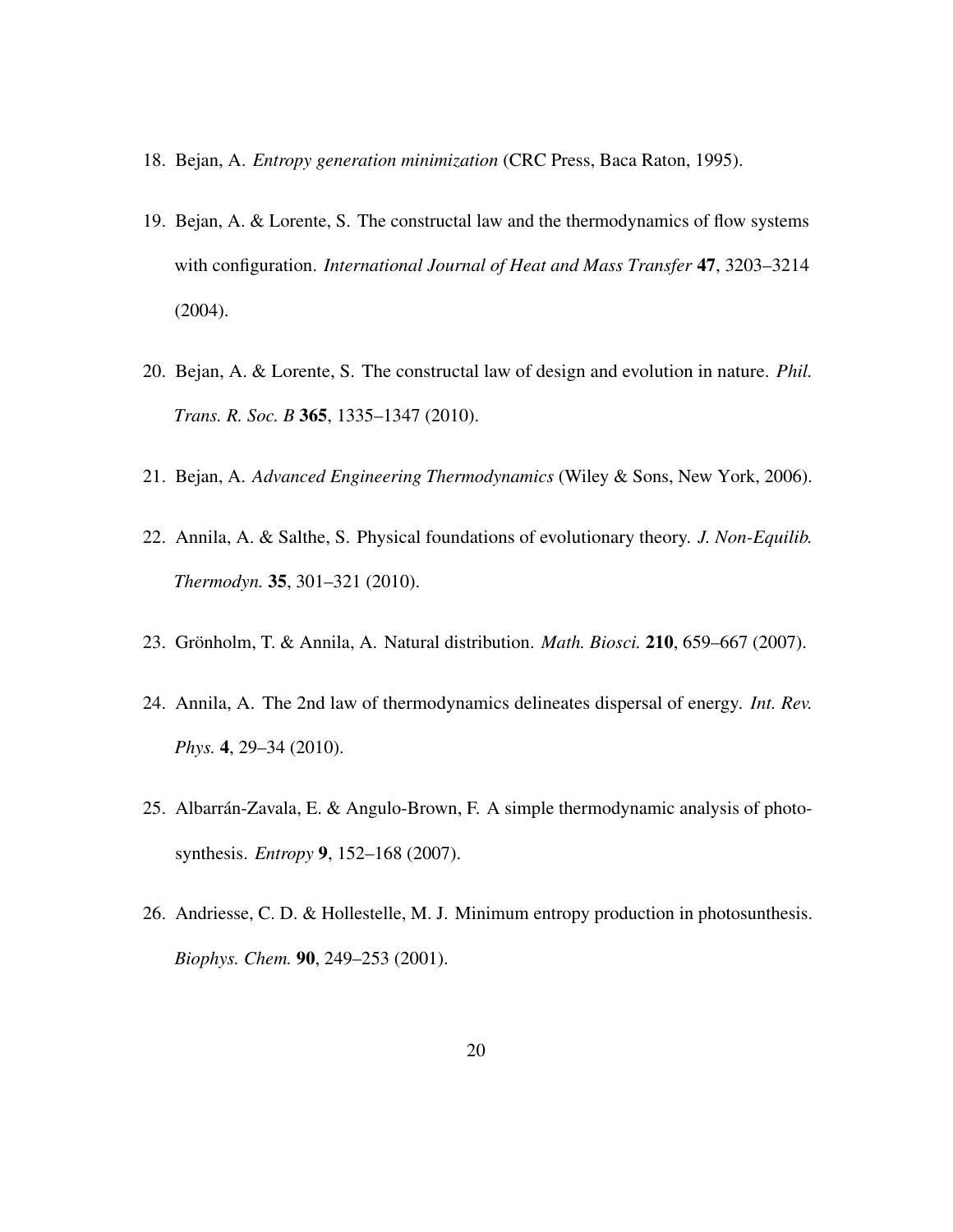- 27. Lucia, U. Entropy and exergy in irreversible renewable energy systems. *Renewable & Sustainable Energy Reviews* 20, 559–564 (2013).
- 28. Borowitzka, M. A. & Borowitzka, L. J. *Micro-Algal Biotechnology* (Cambridge University Press, Cambridge, 1998).
- 29. Singh, S. P. & Singh, P. Effect of  $co<sub>2</sub>$  concentration on algal growth: A review. *Renewable and Sustainable Energy Reviews* 38, 172–179 (2014).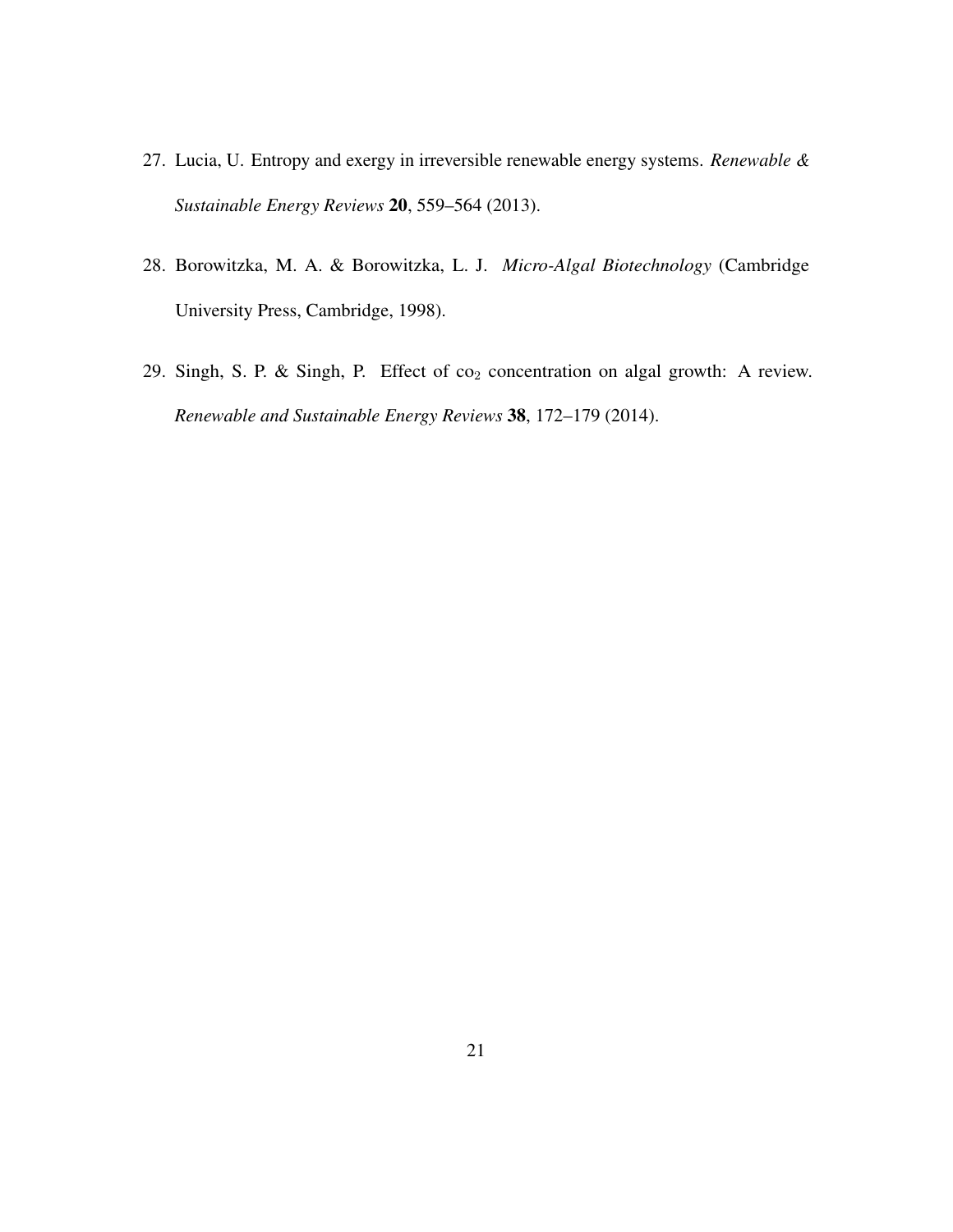Competing Interests The authors declare that they have no competing financial interests.

Contributions UL developed the thermal engineering model. GG developed the numerical evaluation. UL wrote the paper. All the authors read and correct the paper.

Correspondence Correspondence and requests for materials should be addressed to Umberto Lucia, Dipartimento Energia "Galileo Ferraris", Politecnico di Torino, Corso Duca degli Abruzzi 24, 10129 Torino, Italy (email: umberto.lucia@polito.it).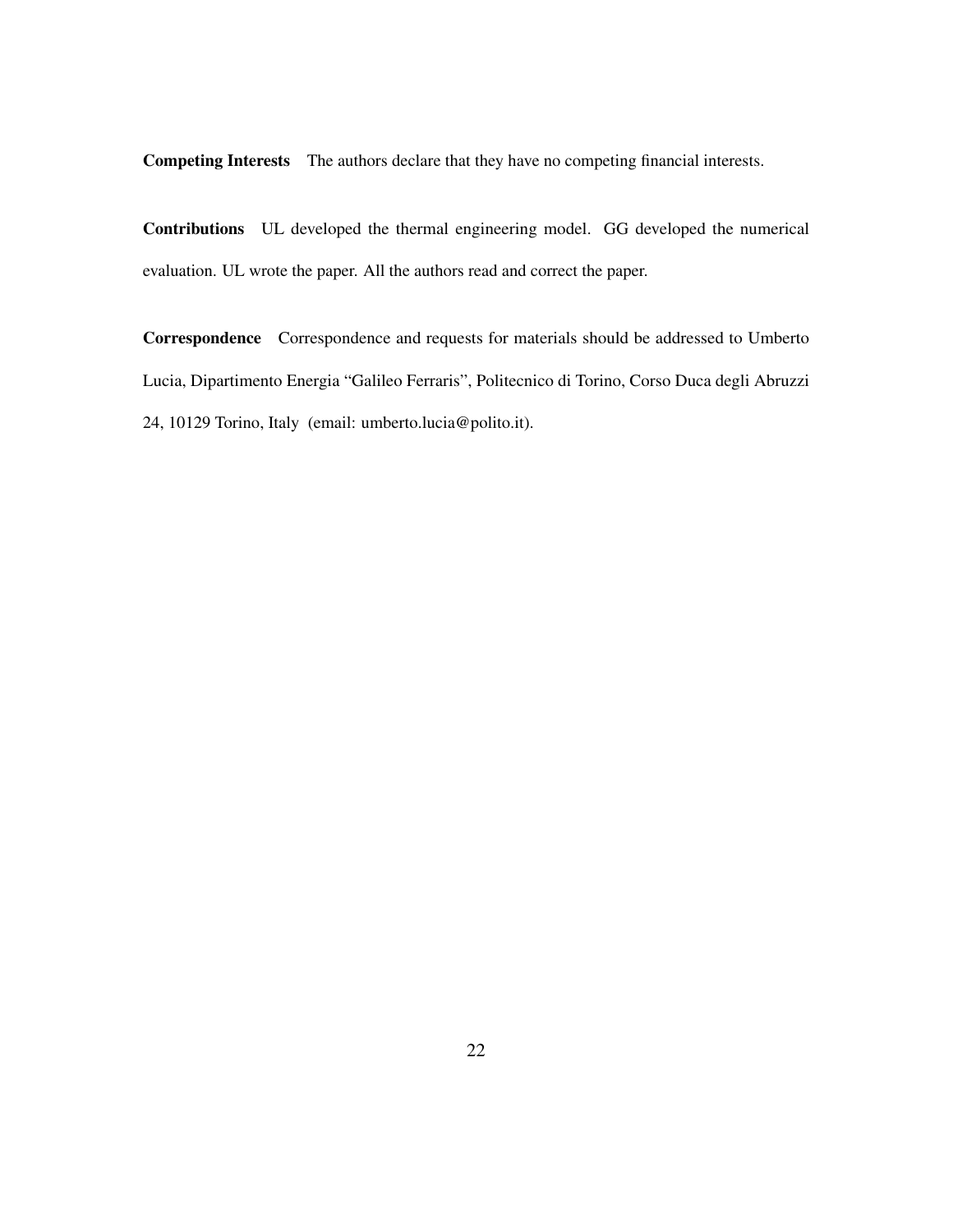| Algae species             | Simple lipids |           | Glycolipids Phospholipids |
|---------------------------|---------------|-----------|---------------------------|
|                           |               |           |                           |
| Chaetoceros species       | $37 - 16$     | $36 - 8$  | $25 - 8$                  |
| Phaeodactylum tricornutum | $54 - 6$      | $34 - 5$  | $11 - 1$                  |
| Chlamydomonas species     | $48 - 10$     | $44 - 13$ | $6 - 3$                   |
| Dunaliella tertiolecta    | $7 - 1$       | $67 - 1$  | $25 - 0$                  |
| Dunalliella viridis       | $13 - 1$      | $44 - 3$  | $42 - 2$                  |
| Nannochloropsis oculata   | $22 - 1$      | $39 - 0$  | $38 - 1$                  |
| Isochrysis species        | $36 - 3$      | $35 - 1$  | $27 - 3$                  |
|                           |               |           |                           |

# Table 1: Mean lipid content as a percent of total lipid  $1,28$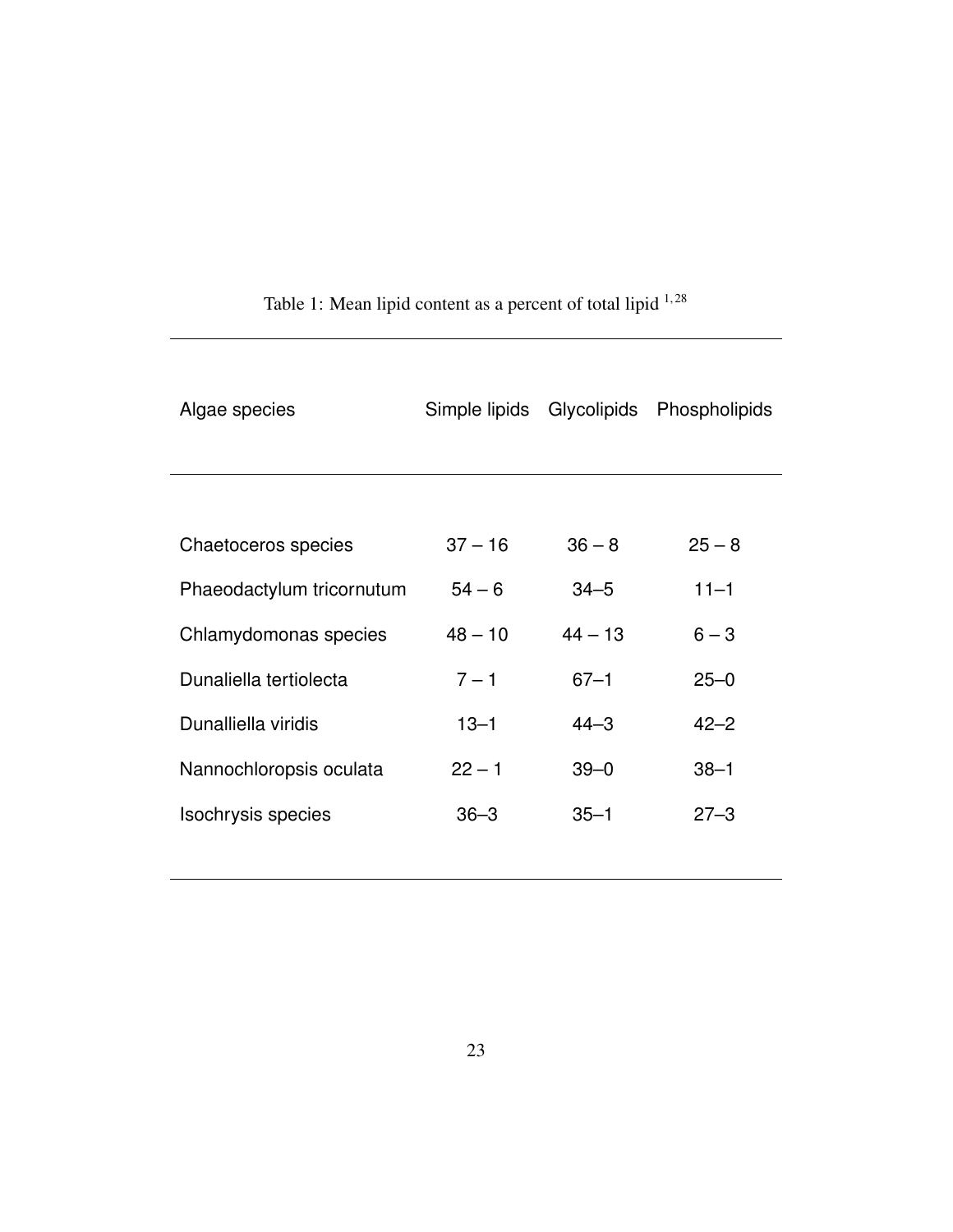|  | $\lambda$ | reaction | $\Delta G^0$      | $\Delta s_{g,PS}$                | $\eta$ |
|--|-----------|----------|-------------------|----------------------------------|--------|
|  | [nm]      |          | [kJ mol $^{-1}$ ] | [kJ mol <sup>-1</sup> $K^{-1}$ ] | $\%$   |
|  | 680       | (7)      | 2880.31           | 37.543                           | 27.288 |
|  | 798       | (15)     | 320.65            | 39.148                           | 3.565  |
|  | 840       | (8)      | 429.64            | 36.771                           | 5.028  |
|  |           | (10)     | 621.47            | 36.128                           | 7.273  |
|  |           | (11)     | 584.86            | 36.251                           | 6.845  |
|  |           | (12)     | 71.27             | 37.973                           | 0.834  |
|  | 870       | (8)      | 429.64            | 35.454                           | 5.208  |
|  |           | (9)      | 744.57            | 34.397                           | 9.025  |
|  |           | (10)     | 621.47            | 34.810                           | 7.533  |
|  |           | (11)     | 584.86            | 34.933                           | 7.089  |
|  |           | (12)     | 71.27             | 33.197                           | 0.864  |
|  |           | (13)     | 1066.56           | 33.137                           | 12.928 |
|  |           | (14)     | 609.48            | 34.850                           | 7.388  |
|  | 890       | (8)      | 429.64            | 34.625                           | 5.327  |
|  |           | (9)      | 744.57            | 33.568                           | 9.232  |
|  |           | (10)     | 621.47            | 33.981                           | 7.706  |
|  | 960       | (11)     | 584.8624          | 31.474                           | 7.822  |
|  |           | (12)     | 71.27             | 33.197                           | 0.953  |
|  |           | (13)     | 1066.56           | 29.859                           | 14.265 |
|  |           | (14)     | 609.48            | 31.392                           | 8.152  |

Table 2: Entropy generation and efficiency for photosynthesis <sup>25</sup>